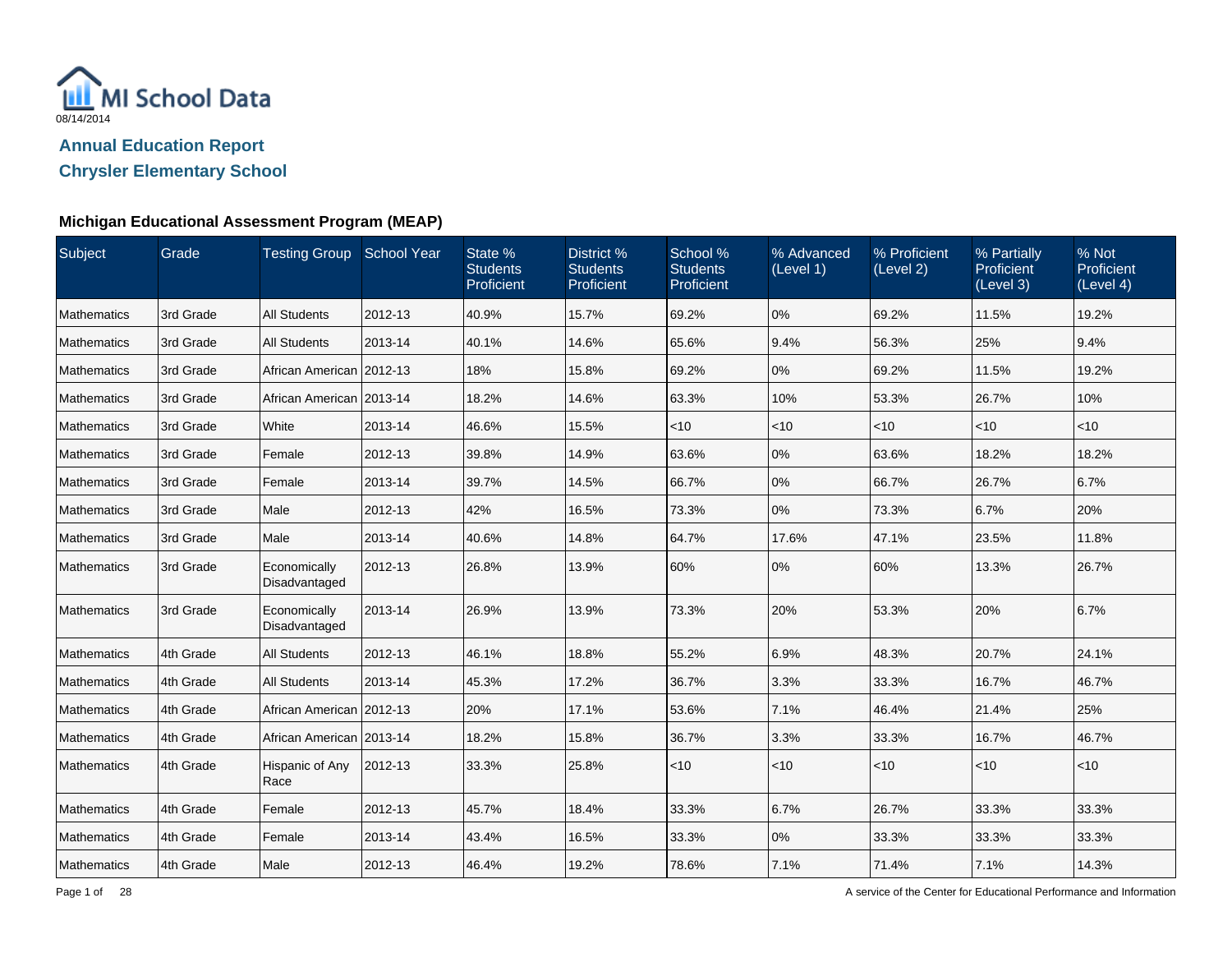

**Chrysler Elementary School**

#### **Michigan Educational Assessment Program (MEAP)**

| Subject            | Grade     | Testing Group School Year                   |         | State %<br><b>Students</b><br>Proficient | <b>District %</b><br><b>Students</b><br>Proficient | School %<br><b>Students</b><br>Proficient | % Advanced<br>(Level 1) | % Proficient<br>(Level 2) | % Partially<br>Proficient<br>(Level 3) | % Not<br>Proficient<br>(Level 4) |
|--------------------|-----------|---------------------------------------------|---------|------------------------------------------|----------------------------------------------------|-------------------------------------------|-------------------------|---------------------------|----------------------------------------|----------------------------------|
| Mathematics        | 4th Grade | Male                                        | 2013-14 | 47.2%                                    | 18%                                                | 38.9%                                     | 5.6%                    | 33.3%                     | 5.6%                                   | 55.6%                            |
| <b>Mathematics</b> | 4th Grade | Economically<br>Disadvantaged               | 2012-13 | 31.1%                                    | 17.4%                                              | 52.2%                                     | 4.3%                    | 47.8%                     | 26.1%                                  | 21.7%                            |
| Mathematics        | 4th Grade | Economically<br>Disadvantaged               | 2013-14 | 29.5%                                    | 16.7%                                              | 42.9%                                     | 0%                      | 42.9%                     | 14.3%                                  | 42.9%                            |
| <b>Mathematics</b> | 4th Grade | <b>Students With</b><br><b>Disabilities</b> | 2012-13 | 23%                                      | 7%                                                 | < 10                                      | < 10                    | $<$ 10                    | < 10                                   | < 10                             |
| <b>Mathematics</b> | 5th Grade | <b>All Students</b>                         | 2012-13 | 45.7%                                    | 17%                                                | 57.1%                                     | 14.3%                   | 42.9%                     | 38.1%                                  | 4.8%                             |
| <b>Mathematics</b> | 5th Grade | <b>All Students</b>                         | 2013-14 | 45.2%                                    | 15.4%                                              | 66.7%                                     | 3.3%                    | 63.3%                     | 20%                                    | 13.3%                            |
| Mathematics        | 5th Grade | African American 2012-13                    |         | 20.5%                                    | 15.4%                                              | 52.6%                                     | 15.8%                   | 36.8%                     | 42.1%                                  | 5.3%                             |
| Mathematics        | 5th Grade | African American   2013-14                  |         | 20%                                      | 15.3%                                              | 65.5%                                     | 3.4%                    | 62.1%                     | 20.7%                                  | 13.8%                            |
| <b>Mathematics</b> | 5th Grade | Hispanic of Any<br>Race                     | 2013-14 | 32.3%                                    | 14.2%                                              | $<$ 10                                    | < 10                    | $<$ 10                    | $<$ 10                                 | $<$ 10                           |
| Mathematics        | 5th Grade | White                                       | 2012-13 | 52.4%                                    | 21.1%                                              | $<$ 10                                    | <10                     | $<$ 10                    | $<$ 10                                 | $<$ 10                           |
| Mathematics        | 5th Grade | Female                                      | 2012-13 | 43.9%                                    | 15.7%                                              | 50%                                       | 10%                     | 40%                       | 40%                                    | 10%                              |
| Mathematics        | 5th Grade | Female                                      | 2013-14 | 44.7%                                    | 14.4%                                              | 53.3%                                     | 0%                      | 53.3%                     | 26.7%                                  | 20%                              |
| <b>Mathematics</b> | 5th Grade | Male                                        | 2012-13 | 47.5%                                    | 18.4%                                              | 63.6%                                     | 18.2%                   | 45.5%                     | 36.4%                                  | 0%                               |
| <b>Mathematics</b> | 5th Grade | Male                                        | 2013-14 | 45.7%                                    | 16.5%                                              | 80%                                       | 6.7%                    | 73.3%                     | 13.3%                                  | 6.7%                             |
| Mathematics        | 5th Grade | Economically<br>Disadvantaged               | 2012-13 | 30.3%                                    | 15.7%                                              | 50%                                       | 10%                     | 40%                       | 40%                                    | 10%                              |
| <b>Mathematics</b> | 5th Grade | Economically<br>Disadvantaged               | 2013-14 | 29.5%                                    | 13.6%                                              | 60%                                       | 5%                      | 55%                       | 30%                                    | 10%                              |
| Mathematics        | 5th Grade | <b>Students With</b><br><b>Disabilities</b> | 2013-14 | 20%                                      | 5.1%                                               | < 10                                      | < 10                    | $<$ 10                    | <10                                    | < 10                             |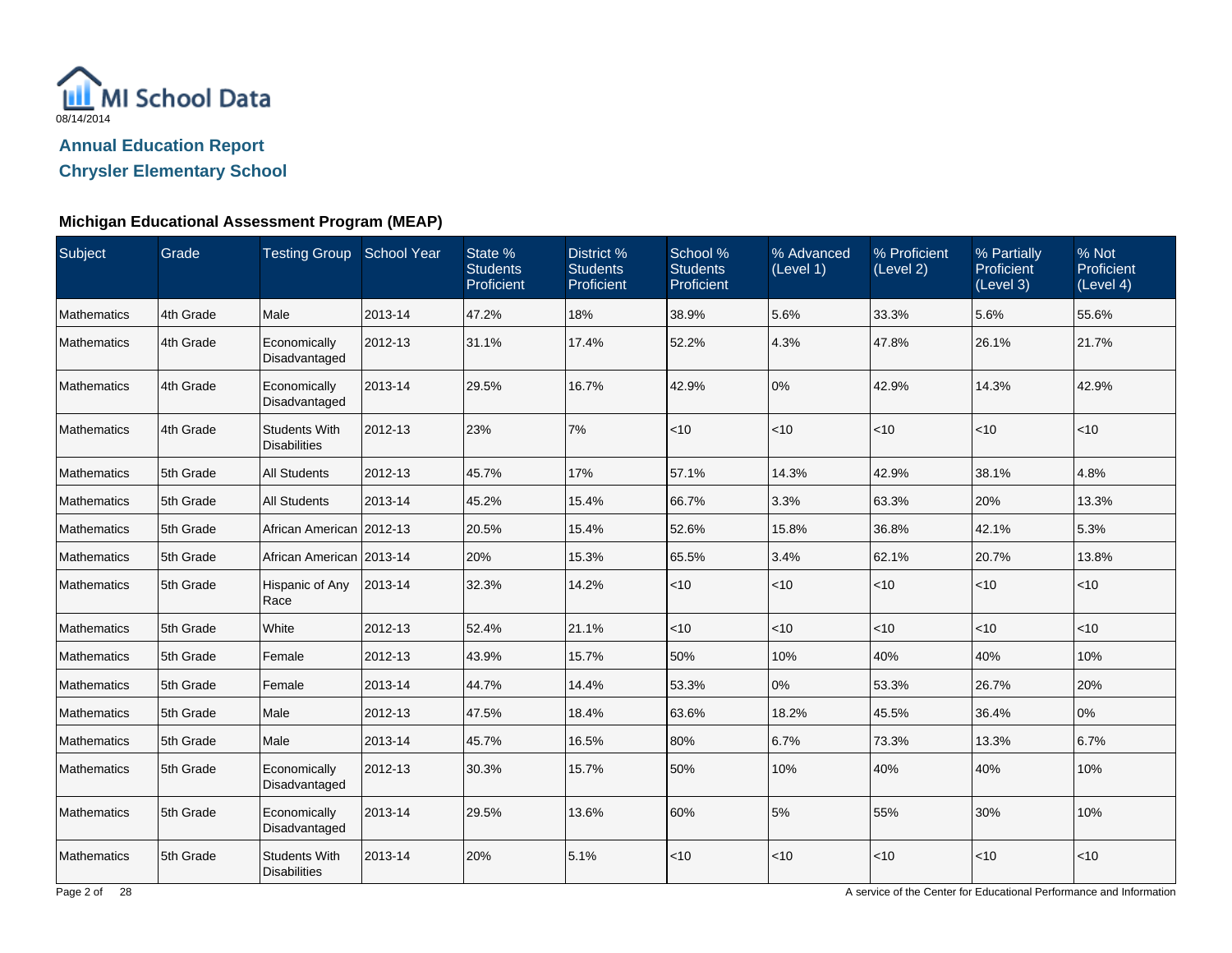

#### **Michigan Educational Assessment Program (MEAP)**

| Subject | Grade     | <b>Testing Group School Year</b> |         | State %<br><b>Students</b><br>Proficient | <b>District %</b><br><b>Students</b><br>Proficient | School %<br><b>Students</b><br>Proficient | % Advanced<br>(Level 1) | % Proficient<br>(Level 2) | % Partially<br>Proficient<br>(Level 3) | % Not<br>Proficient<br>(Level 4) |
|---------|-----------|----------------------------------|---------|------------------------------------------|----------------------------------------------------|-------------------------------------------|-------------------------|---------------------------|----------------------------------------|----------------------------------|
| Reading | 3rd Grade | <b>All Students</b>              | 2012-13 | 66.5%                                    | 42.7%                                              | 84.6%                                     | 11.5%                   | 73.1%                     | 15.4%                                  | $10\%$                           |
| Reading | 3rd Grade | <b>All Students</b>              | 2013-14 | 61.3%                                    | 35.3%                                              | 71.9%                                     | 9.4%                    | 62.5%                     | 21.9%                                  | 6.3%                             |
| Reading | 3rd Grade | African American   2012-13       |         | 44.8%                                    | 43.2%                                              | 84.6%                                     | 11.5%                   | 73.1%                     | 15.4%                                  | $ 0\%$                           |
| Reading | 3rd Grade | African American 2013-14         |         | 37.3%                                    | 36.2%                                              | 70%                                       | 6.7%                    | 63.3%                     | 23.3%                                  | 6.7%                             |
| Reading | 3rd Grade | White                            | 2013-14 | 68.8%                                    | 39.2%                                              | <10                                       | $<$ 10                  | $<$ 10                    | $<$ 10                                 | $ $ < 10                         |
| Reading | 3rd Grade | Female                           | 2012-13 | 70.2%                                    | 45.7%                                              | 72.7%                                     | 27.3%                   | 45.5%                     | 27.3%                                  | $ 0\%$                           |
| Reading | 3rd Grade | Female                           | 2013-14 | 64.1%                                    | 37%                                                | 86.7%                                     | 0%                      | 86.7%                     | 6.7%                                   | 6.7%                             |
| Reading | 3rd Grade | Male                             | 2012-13 | 63%                                      | 39.7%                                              | 93.3%                                     | 0%                      | 93.3%                     | 6.7%                                   | 10%                              |
| Reading | 3rd Grade | Male                             | 2013-14 | 58.6%                                    | 33.8%                                              | 58.8%                                     | 17.6%                   | 41.2%                     | 35.3%                                  | 5.9%                             |
| Reading | 3rd Grade | Economically<br>Disadvantaged    | 2012-13 | 53.8%                                    | 40.5%                                              | 80%                                       | 6.7%                    | 73.3%                     | 20%                                    | $ 0\%$                           |
| Reading | 3rd Grade | Economically<br>Disadvantaged    | 2013-14 | 47.9%                                    | 34.4%                                              | 66.7%                                     | 6.7%                    | 60%                       | 26.7%                                  | 6.7%                             |
| Reading | 4th Grade | <b>All Students</b>              | 2012-13 | 68.1%                                    | 40.7%                                              | 93.1%                                     | 0%                      | 93.1%                     | 6.9%                                   | $ 0\%$                           |
| Reading | 4th Grade | <b>All Students</b>              | 2013-14 | 70%                                      | 42.6%                                              | 70%                                       | 6.7%                    | 63.3%                     | 23.3%                                  | 6.7%                             |
| Reading | 4th Grade | African American   2012-13       |         | 43%                                      | 39.6%                                              | 92.9%                                     | 0%                      | 92.9%                     | 7.1%                                   | 0%                               |
| Reading | 4th Grade | African American   2013-14       |         | 47.6%                                    | 41.8%                                              | 70%                                       | 6.7%                    | 63.3%                     | 23.3%                                  | 6.7%                             |
| Reading | 4th Grade | Hispanic of Any<br>Race          | 2012-13 | 57.5%                                    | 46.2%                                              | $<$ 10                                    | < 10                    | $<$ 10                    | $ $ < 10                               | $ $ < 10                         |
| Reading | 4th Grade | Female                           | 2012-13 | 71.1%                                    | 43.7%                                              | 100%                                      | 0%                      | 100%                      | 0%                                     | $ 0\%$                           |
| Reading | 4th Grade | Female                           | 2013-14 | 73%                                      | 46.6%                                              | 66.7%                                     | 0%                      | 66.7%                     | 25%                                    | 8.3%                             |
| Reading | 4th Grade | Male                             | 2012-13 | 65.1%                                    | 37.7%                                              | 85.7%                                     | 0%                      | 85.7%                     | 14.3%                                  | $ 0\%$                           |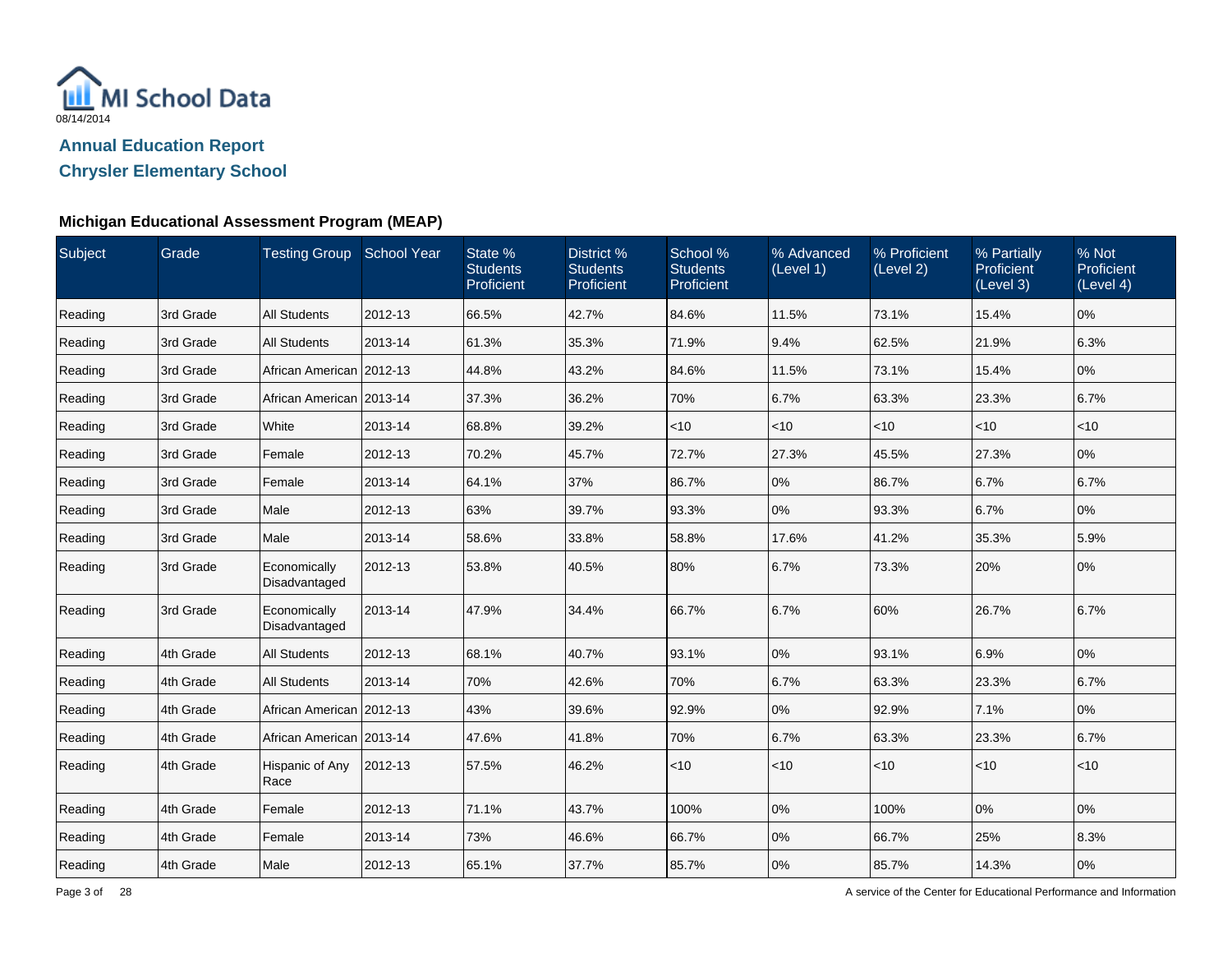

**Chrysler Elementary School**

#### **Michigan Educational Assessment Program (MEAP)**

| Subject | Grade     | Testing Group School Year                   |         | State %<br><b>Students</b><br>Proficient | <b>District %</b><br><b>Students</b><br>Proficient | School %<br><b>Students</b><br>Proficient | % Advanced<br>(Level 1) | % Proficient<br>(Level 2) | % Partially<br>Proficient<br>(Level 3) | % Not<br>Proficient<br>(Level 4) |
|---------|-----------|---------------------------------------------|---------|------------------------------------------|----------------------------------------------------|-------------------------------------------|-------------------------|---------------------------|----------------------------------------|----------------------------------|
| Reading | 4th Grade | Male                                        | 2013-14 | 67%                                      | 38.7%                                              | 72.2%                                     | 11.1%                   | 61.1%                     | 22.2%                                  | 5.6%                             |
| Reading | 4th Grade | Economically<br>Disadvantaged               | 2012-13 | 55.1%                                    | 38.7%                                              | 95.7%                                     | 0%                      | 95.7%                     | 4.3%                                   | 0%                               |
| Reading | 4th Grade | Economically<br>Disadvantaged               | 2013-14 | 57.3%                                    | 40.9%                                              | 71.4%                                     | 0%                      | 71.4%                     | 21.4%                                  | 7.1%                             |
| Reading | 4th Grade | <b>Students With</b><br><b>Disabilities</b> | 2012-13 | 38.3%                                    | 22.1%                                              | < 10                                      | < 10                    | $<$ 10                    | < 10                                   | < 10                             |
| Reading | 5th Grade | <b>All Students</b>                         | 2012-13 | 70.4%                                    | 44.5%                                              | 100%                                      | 28.6%                   | 71.4%                     | 0%                                     | 0%                               |
| Reading | 5th Grade | <b>All Students</b>                         | 2013-14 | 71.7%                                    | 43.6%                                              | 86.7%                                     | 23.3%                   | 63.3%                     | 10%                                    | 3.3%                             |
| Reading | 5th Grade | African American 2012-13                    |         | 47.8%                                    | 44.3%                                              | 100%                                      | 21.1%                   | 78.9%                     | 0%                                     | 0%                               |
| Reading | 5th Grade | African American 2013-14                    |         | 48.7%                                    | 43%                                                | 89.7%                                     | 24.1%                   | 65.5%                     | 6.9%                                   | 3.4%                             |
| Reading | 5th Grade | Hispanic of Any<br>Race                     | 2013-14 | 60.8%                                    | 45.1%                                              | $<$ 10                                    | $<$ 10                  | $<$ 10                    | $<$ 10                                 | $<$ 10                           |
| Reading | 5th Grade | White                                       | 2012-13 | 76.9%                                    | 44.1%                                              | $<$ 10                                    | $<$ 10                  | <10                       | $<$ 10                                 | <10                              |
| Reading | 5th Grade | Female                                      | 2012-13 | 74.1%                                    | 48.2%                                              | 100%                                      | 20%                     | 80%                       | 0%                                     | 10%                              |
| Reading | 5th Grade | Female                                      | 2013-14 | 74.2%                                    | 46.1%                                              | 80%                                       | 20%                     | 60%                       | 20%                                    | 0%                               |
| Reading | 5th Grade | Male                                        | 2012-13 | 66.8%                                    | 40.8%                                              | 100%                                      | 36.4%                   | 63.6%                     | 0%                                     | 0%                               |
| Reading | 5th Grade | Male                                        | 2013-14 | 69.2%                                    | 41%                                                | 93.3%                                     | 26.7%                   | 66.7%                     | 0%                                     | 6.7%                             |
| Reading | 5th Grade | Economically<br>Disadvantaged               | 2012-13 | 57.9%                                    | 42.6%                                              | 100%                                      | 10%                     | 90%                       | 0%                                     | 0%                               |
| Reading | 5th Grade | Economically<br>Disadvantaged               | 2013-14 | 59.4%                                    | 41.1%                                              | 95%                                       | 15%                     | 80%                       | 5%                                     | 0%                               |
| Reading | 5th Grade | <b>Students With</b><br><b>Disabilities</b> | 2013-14 | 41.1%                                    | 24%                                                | < 10                                      | < 10                    | <10                       | < 10                                   | < 10                             |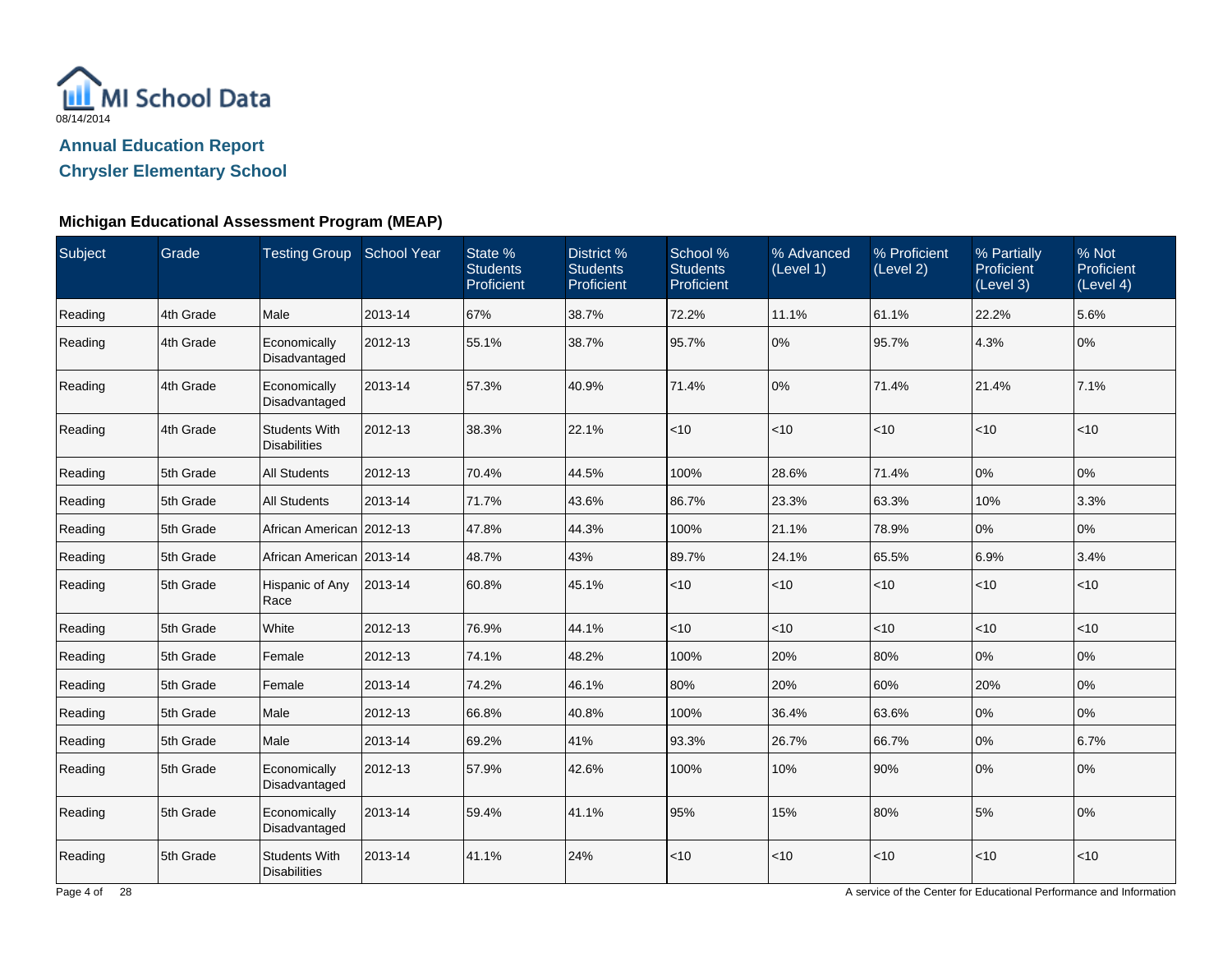

**Chrysler Elementary School**

#### **Michigan Educational Assessment Program (MEAP)**

| Subject | Grade     | Testing Group School Year                   |         | State %<br><b>Students</b><br>Proficient | District %<br><b>Students</b><br>Proficient | School %<br><b>Students</b><br>Proficient | % Advanced<br>(Level 1) | % Proficient<br>(Level 2) | % Partially<br>Proficient<br>(Level 3) | % Not<br>Proficient<br>(Level 4) |
|---------|-----------|---------------------------------------------|---------|------------------------------------------|---------------------------------------------|-------------------------------------------|-------------------------|---------------------------|----------------------------------------|----------------------------------|
| Science | 5th Grade | <b>All Students</b>                         | 2012-13 | 13.1%                                    | 2.3%                                        | 19%                                       | 9.5%                    | 9.5%                      | 33.3%                                  | 47.6%                            |
| Science | 5th Grade | <b>All Students</b>                         | 2013-14 | 16.8%                                    | 2.9%                                        | 20%                                       | 3.3%                    | 16.7%                     | 46.7%                                  | 33.3%                            |
| Science | 5th Grade | African American 2012-13                    |         | 2.6%                                     | 2.4%                                        | 10.5%                                     | 5.3%                    | 5.3%                      | 36.8%                                  | 52.6%                            |
| Science | 5th Grade | African American 2013-14                    |         | 3.3%                                     | 2.9%                                        | 20.7%                                     | 3.4%                    | 17.2%                     | 48.3%                                  | 31%                              |
| Science | 5th Grade | Hispanic of Any<br>Race                     | 2013-14 | 7.7%                                     | 1.8%                                        | < 10                                      | < 10                    | < 10                      | $ $ < 10                               | < 10                             |
| Science | 5th Grade | White                                       | 2012-13 | 16%                                      | 2%                                          | $<$ 10                                    | $<$ 10                  | $<$ 10                    | $ $ < 10                               | $<$ 10                           |
| Science | 5th Grade | Female                                      | 2012-13 | 11.6%                                    | 1.7%                                        | 10%                                       | 10%                     | $ 0\%$                    | 30%                                    | 60%                              |
| Science | 5th Grade | Female                                      | 2013-14 | 15.9%                                    | 2.9%                                        | 20%                                       | 6.7%                    | 13.3%                     | 20%                                    | 60%                              |
| Science | 5th Grade | Male                                        | 2012-13 | 14.5%                                    | 2.8%                                        | 27.3%                                     | 9.1%                    | 18.2%                     | 36.4%                                  | 36.4%                            |
| Science | 5th Grade | Male                                        | 2013-14 | 17.7%                                    | 2.9%                                        | 20%                                       | $0\%$                   | 20%                       | 73.3%                                  | 6.7%                             |
| Science | 5th Grade | Economically<br>Disadvantaged               | 2012-13 | 5.8%                                     | 1.9%                                        | 10%                                       | 10%                     | 10%                       | 40%                                    | 50%                              |
| Science | 5th Grade | Economically<br>Disadvantaged               | 2013-14 | 8%                                       | 2.4%                                        | 15%                                       | 5%                      | 10%                       | 55%                                    | 30%                              |
| Science | 5th Grade | <b>Students With</b><br><b>Disabilities</b> | 2013-14 | 5.6%                                     | 2.4%                                        | < 10                                      | < 10                    | $ $ < 10                  | < 10                                   | < 10                             |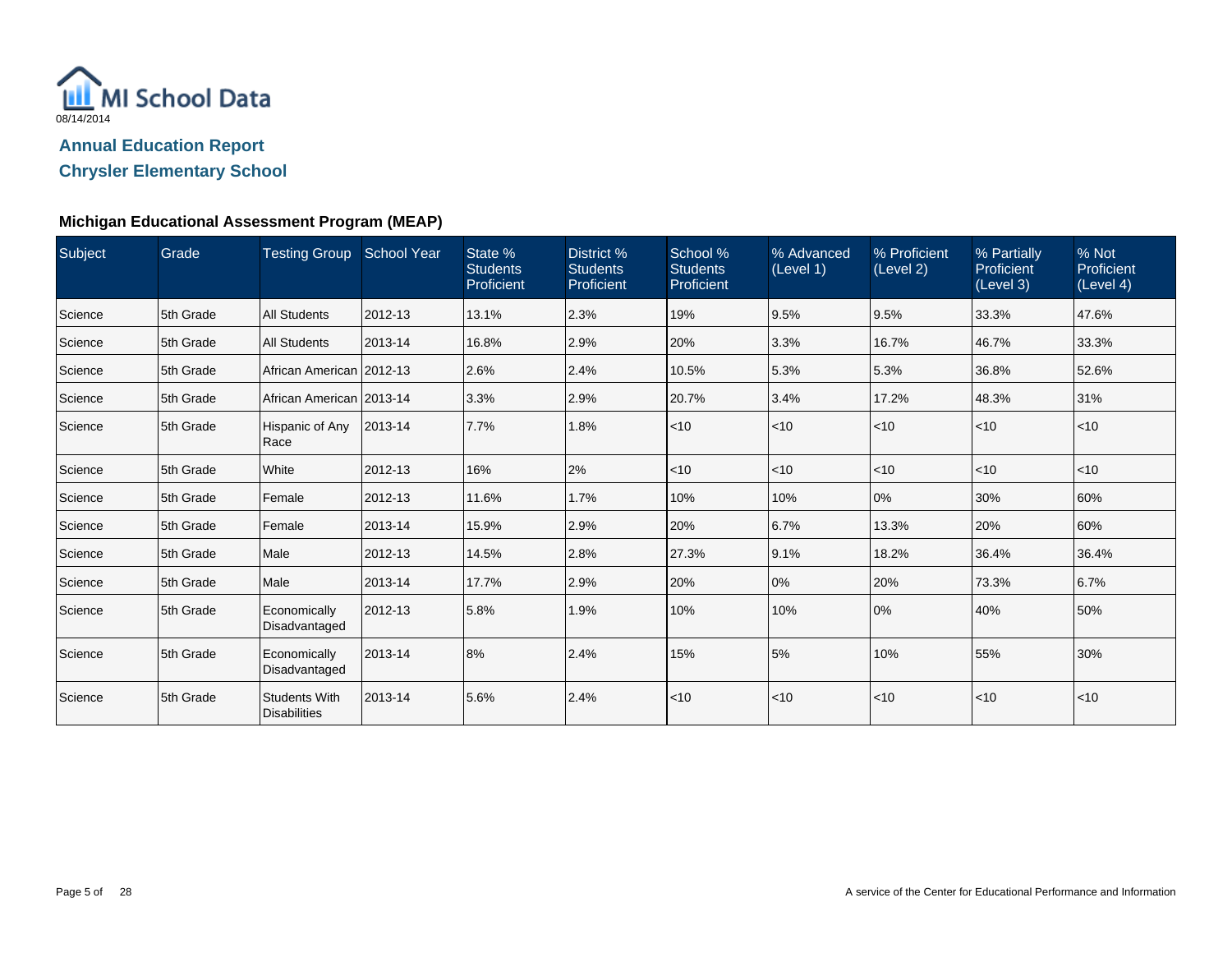

**Chrysler Elementary School**

#### **Michigan Merit Examination (MME)**

| Subject | Grade | Testing Group School Year |  | State %<br>Students<br>Proficient | District % <sup>1</sup><br><b>Students</b><br><b>Proficient</b> | School %<br><b>Students</b><br><b>Proficient</b> | % Advanced<br>(Level 1) | % Proficient<br>(Level 2) | % Partially<br><b>Proficient</b><br>(Level 3) | % Not<br><b>Proficient</b><br>(Level 4) |
|---------|-------|---------------------------|--|-----------------------------------|-----------------------------------------------------------------|--------------------------------------------------|-------------------------|---------------------------|-----------------------------------------------|-----------------------------------------|
|---------|-------|---------------------------|--|-----------------------------------|-----------------------------------------------------------------|--------------------------------------------------|-------------------------|---------------------------|-----------------------------------------------|-----------------------------------------|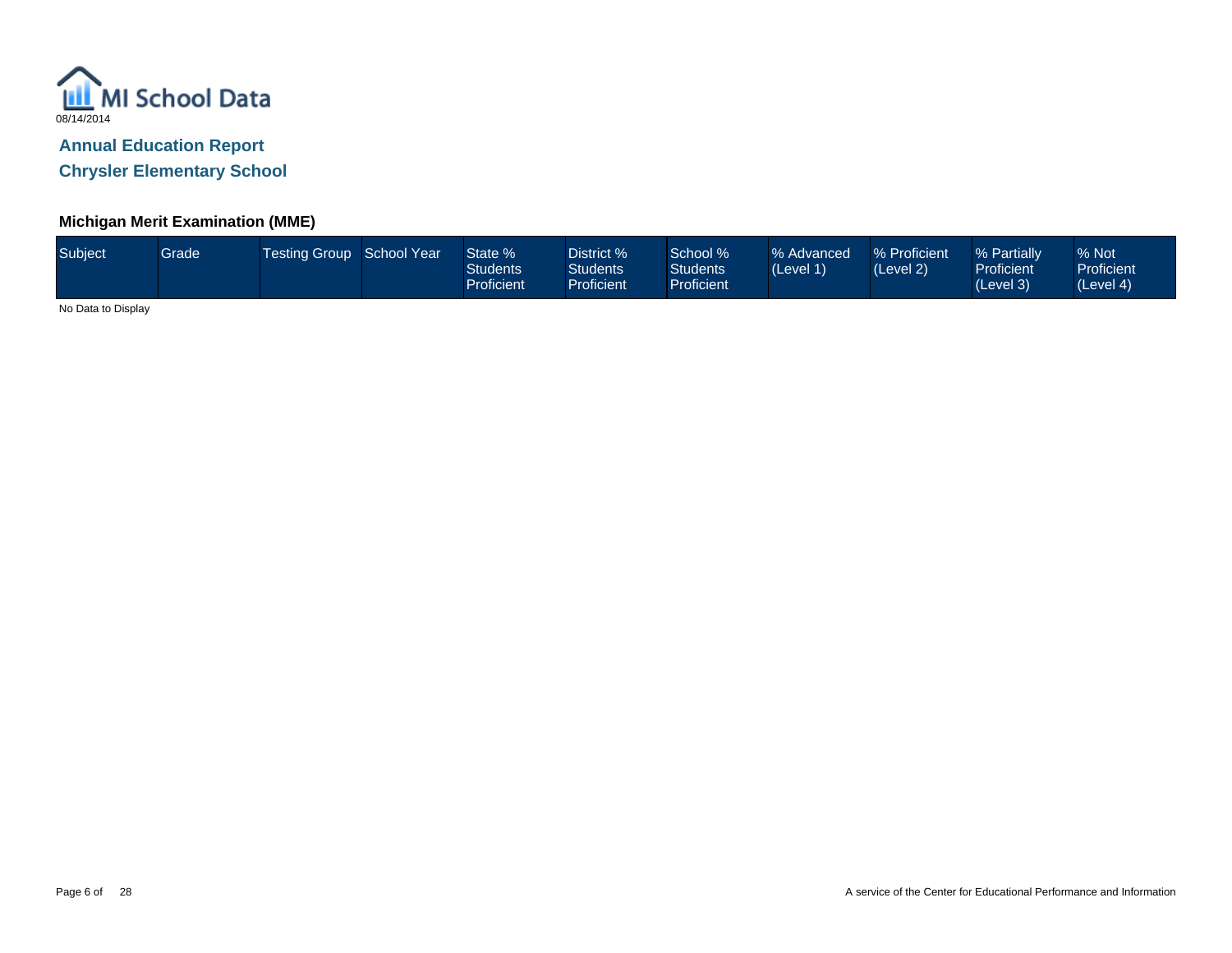

#### **Michigan Educational Assessment Program Access (MEAP - Access)**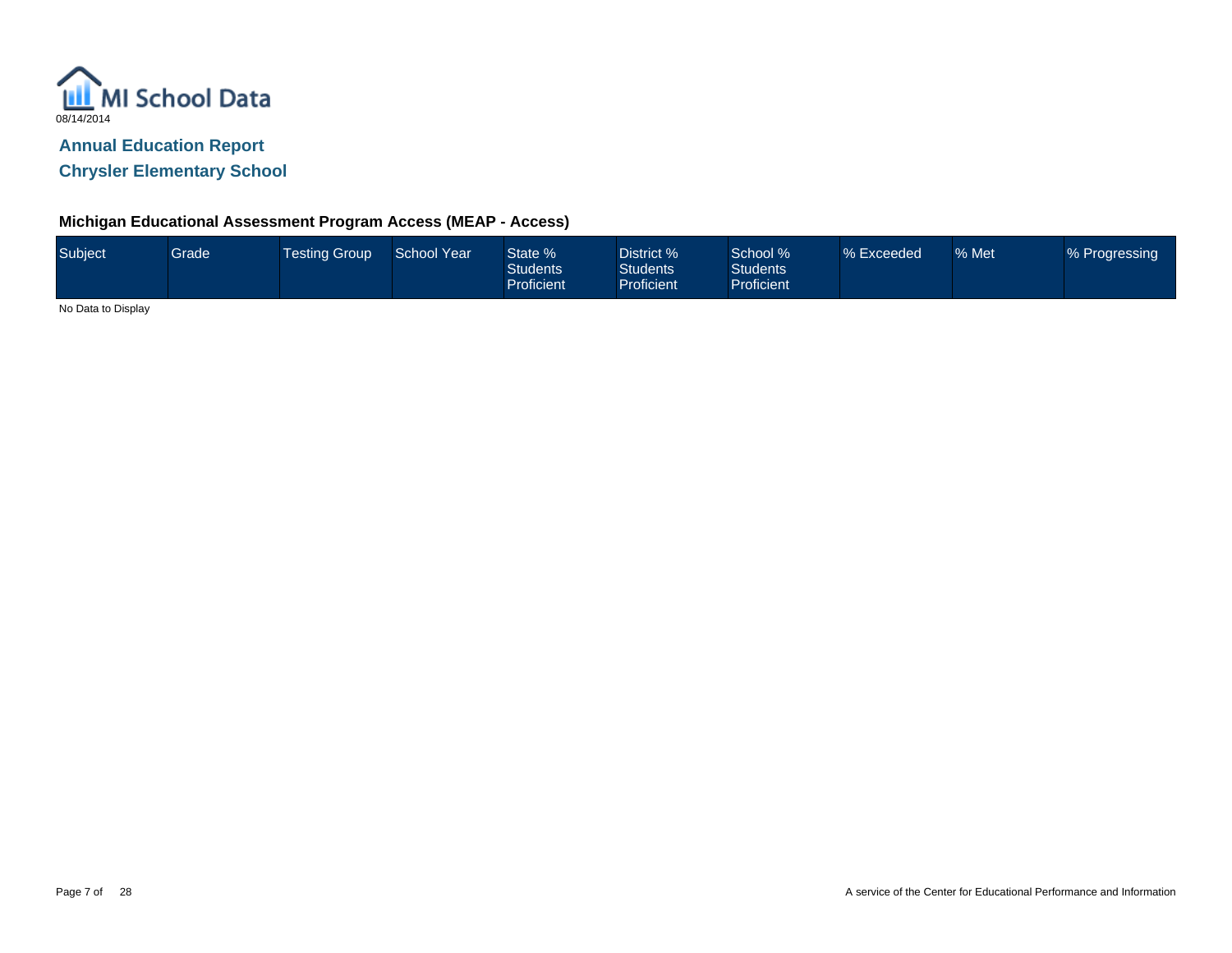

**Chrysler Elementary School**

#### **MI-Access Functional Independence**

| Subject | <b>Grade</b> | <b>Testing Group</b> | <b>School Year</b> | State %<br><b>Students</b><br><b>Proficient</b> | District %<br><b>Students</b><br><b>Proficient</b> | School %<br><b>Students</b><br><b>Proficient</b> | % Surpassed<br>(Level 1) | % Attained<br>(Level 2) | % Emerging<br>(Level 3) |
|---------|--------------|----------------------|--------------------|-------------------------------------------------|----------------------------------------------------|--------------------------------------------------|--------------------------|-------------------------|-------------------------|
| .       |              |                      |                    |                                                 |                                                    |                                                  |                          |                         |                         |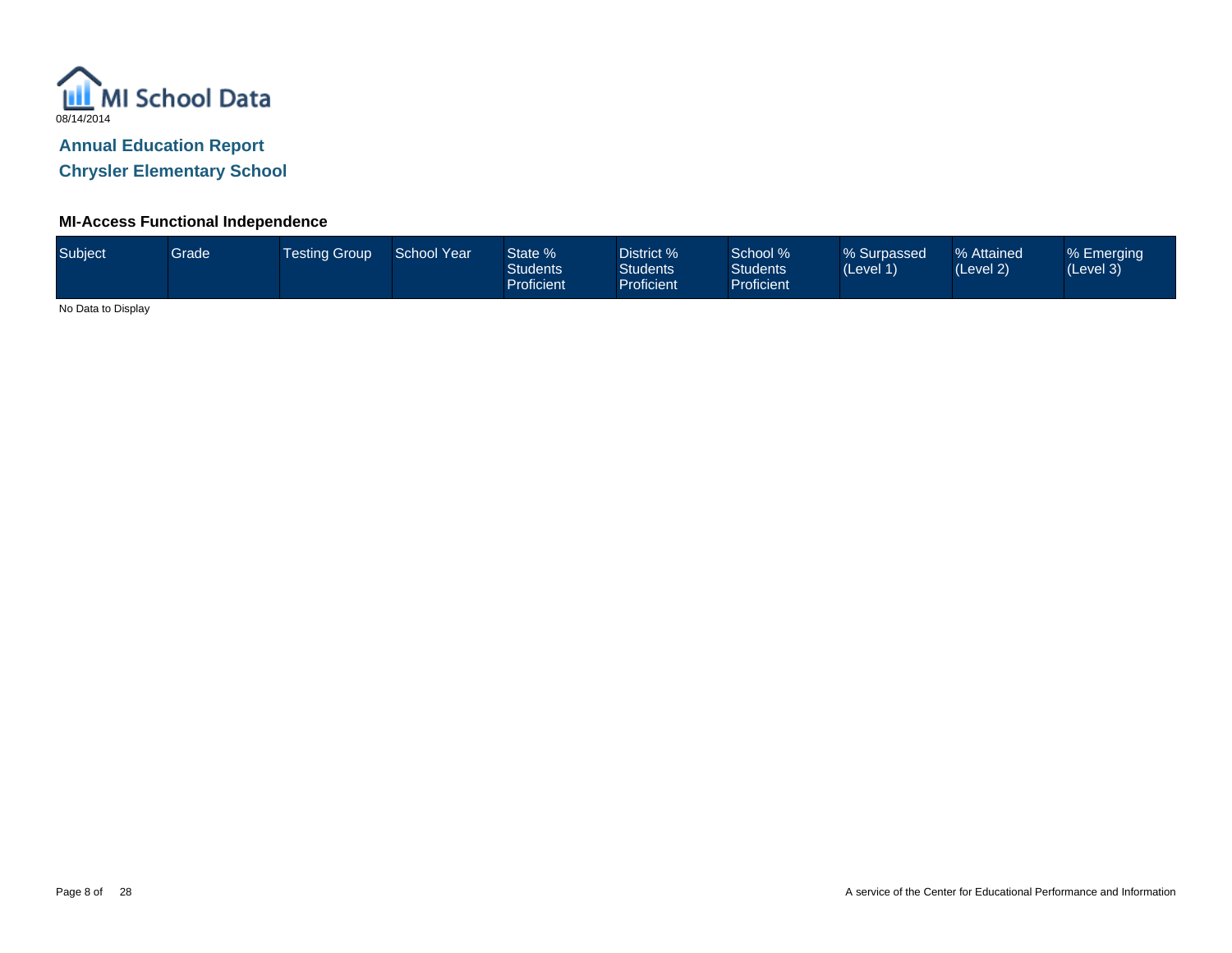

**Chrysler Elementary School**

#### **MI-Access Supported Independence**

| Subject           | Grade | <b>Testing Group</b> | <b>School Year</b> | State %<br><b>Students</b><br><b>Proficient</b> | District %<br><b>Students</b><br><b>Proficient</b> | School %<br><b>Students</b><br><b>Proficient</b> | % Surpassed<br>(Level 1) | % Attained<br>(Level 2) | % Emerging<br>(Level 3) |
|-------------------|-------|----------------------|--------------------|-------------------------------------------------|----------------------------------------------------|--------------------------------------------------|--------------------------|-------------------------|-------------------------|
| $\cdots$ $\cdots$ |       |                      |                    |                                                 |                                                    |                                                  |                          |                         |                         |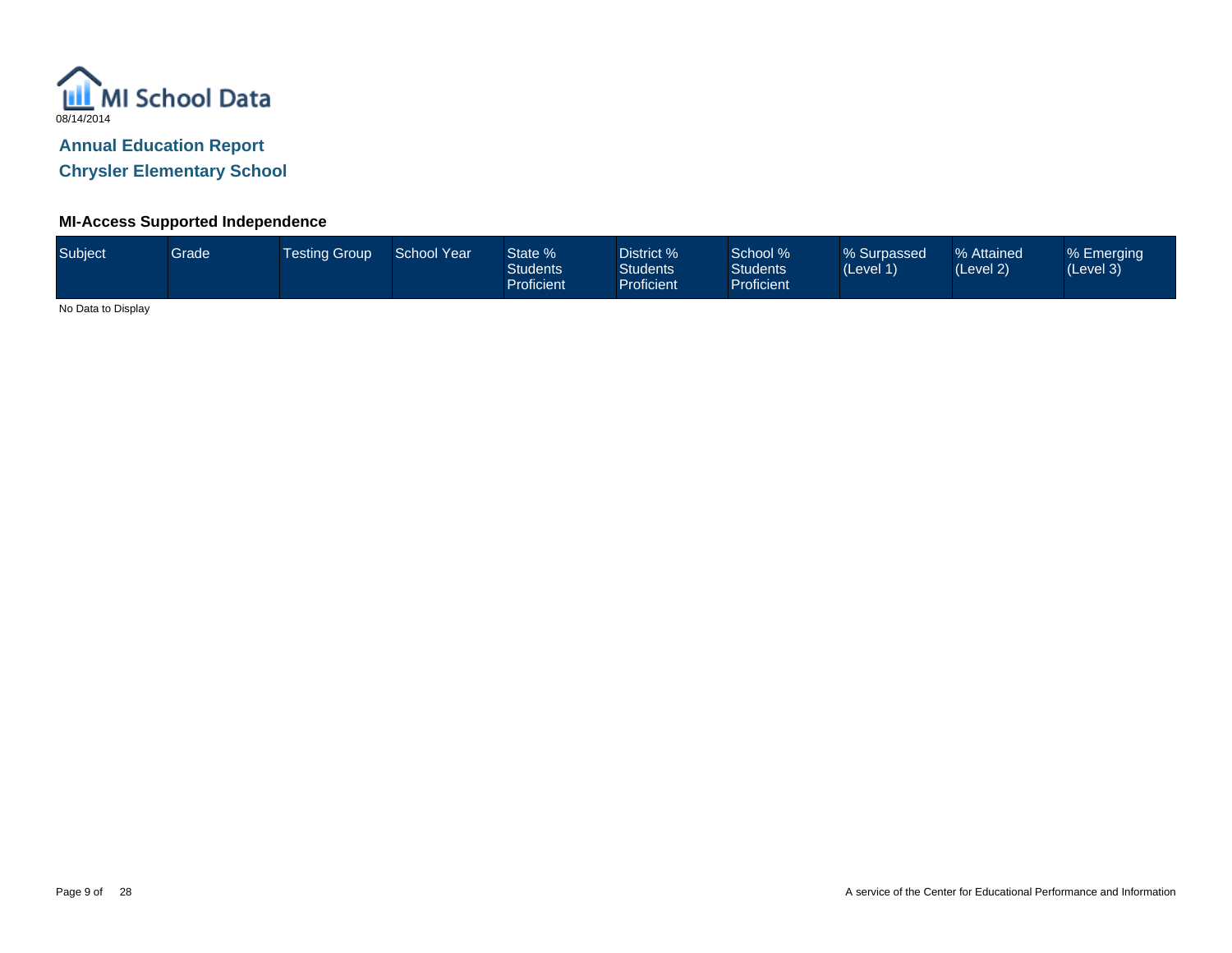

**Chrysler Elementary School**

### **MI-Access Participation**

| Subject           | Grade | <b>Testing Group</b> | School Year | State %<br><b>Students</b><br><b>Proficient</b> | District %<br><b>Students</b><br>Proficient | School %<br><b>Students</b><br><b>Proficient</b> | % Surpassed<br>(Level 1) | % Attained<br>(Level 2) | % Emerging<br>(Level 3) |
|-------------------|-------|----------------------|-------------|-------------------------------------------------|---------------------------------------------|--------------------------------------------------|--------------------------|-------------------------|-------------------------|
| $\cdots$ $\cdots$ |       |                      |             |                                                 |                                             |                                                  |                          |                         |                         |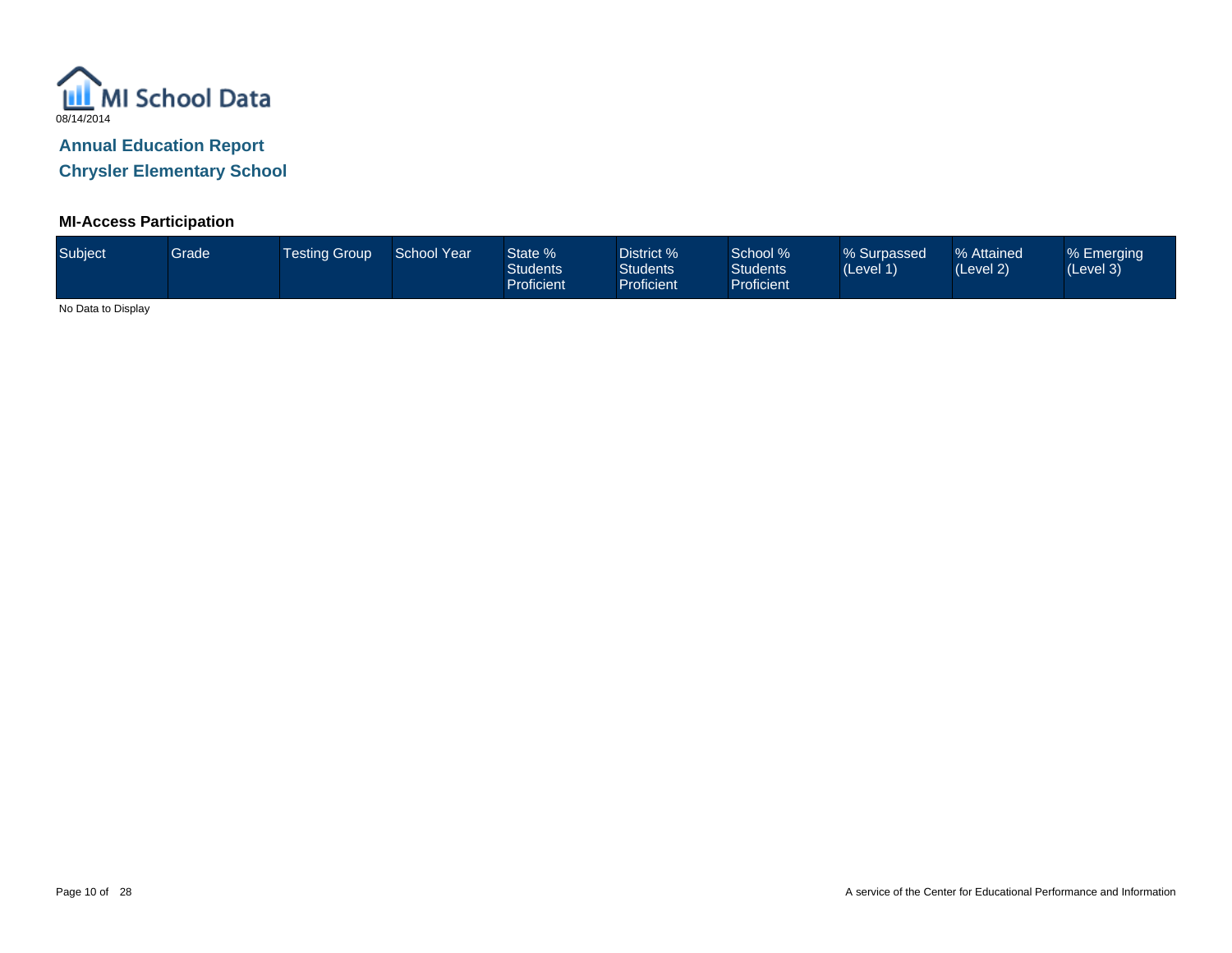

| <b>Testing Group</b>                         | Location        | Subject            | % Tested Total(Goal<br>95%) | % Proficient for<br>Accountability* |
|----------------------------------------------|-----------------|--------------------|-----------------------------|-------------------------------------|
| <b>All Students</b>                          | Statewide       | <b>Mathematics</b> | 99%                         | 62.2%                               |
| Bottom 30%                                   | Statewide       | <b>Mathematics</b> | N/A                         | 18.9%                               |
| American Indian                              | Statewide       | <b>Mathematics</b> | 98.9%                       | 54.1%                               |
| African American                             | Statewide       | Mathematics        | 97.5%                       | 39.5%                               |
| Asian                                        | Statewide       | Mathematics        | 99.6%                       | 82.8%                               |
| Hispanic of Any Race                         | Statewide       | Mathematics        | 99.1%                       | 51.5%                               |
| Native Hawaiian or Other<br>Pacific Islander | Statewide       | Mathematics        | 99%                         | 67.9%                               |
| Two or More Races                            | Statewide       | <b>Mathematics</b> | 99.3%                       | 60.4%                               |
| White                                        | Statewide       | <b>Mathematics</b> | 99.3%                       | 67.9%                               |
| Economically Disadvantaged                   | Statewide       | <b>Mathematics</b> | 98.6%                       | 49.7%                               |
| English Language Learners                    | Statewide       | <b>Mathematics</b> | 99.2%                       | 46%                                 |
| <b>Students With Disabilities</b>            | Statewide       | <b>Mathematics</b> | 98.1%                       | 39.7%                               |
| <b>All Students</b>                          | <b>District</b> | <b>Mathematics</b> | 96.3%                       | 36.5%                               |
| Bottom 30%                                   | <b>District</b> | <b>Mathematics</b> | N/A                         | 6.8%                                |
| American Indian                              | <b>District</b> | <b>Mathematics</b> | 100%                        | 36.7%                               |
| African American                             | <b>District</b> | <b>Mathematics</b> | 96.2%                       | 35.3%                               |
| Asian                                        | <b>District</b> | <b>Mathematics</b> | 98.4%                       | 65.7%                               |
| Hispanic of Any Race                         | <b>District</b> | <b>Mathematics</b> | 97.5%                       | 40.9%                               |
| Native Hawaiian or Other<br>Pacific Islander | <b>District</b> | <b>Mathematics</b> | $30$                        | $30$                                |
| Two or More Races                            | <b>District</b> | <b>Mathematics</b> | 96.8%                       | 28.2%                               |
| White                                        | <b>District</b> | Mathematics        | 95.1%                       | 39%                                 |
| Economically Disadvantaged                   | District        | <b>Mathematics</b> | 96.3%                       | 35.5%                               |
| English Language Learners                    | <b>District</b> | Mathematics        | 97.8%                       | 40.2%                               |
| <b>Students With Disabilities</b>            | <b>District</b> | Mathematics        | 92.5%                       | 30.1%                               |
| <b>All Students</b>                          | School          | Mathematics        | 97.9%                       | 79.2%                               |
| Bottom 30%                                   | School          | Mathematics        | N/A                         | 30%                                 |
| African American                             | School          | Mathematics        | 97.8%                       | 78.1%                               |
| Hispanic of Any Race                         | School          | Mathematics        | $30$                        | <30                                 |
| Two or More Races                            | School          | Mathematics        | $30$                        | <30                                 |
| White                                        | School          | Mathematics        | $30$                        | <30                                 |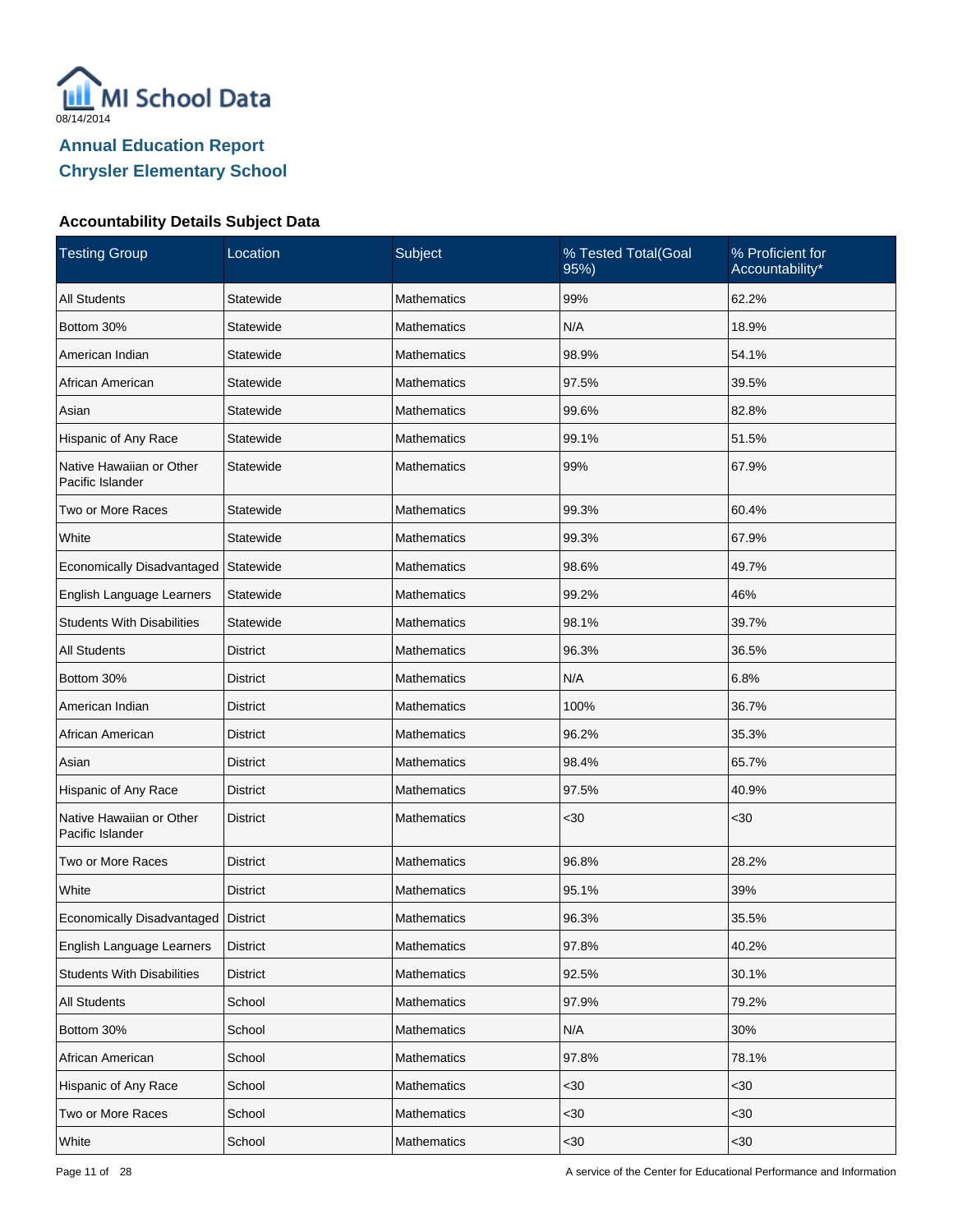

| <b>Testing Group</b>                         | Location        | Subject            | % Tested Total(Goal<br>95%) | % Proficient for<br>Accountability* |
|----------------------------------------------|-----------------|--------------------|-----------------------------|-------------------------------------|
| Economically Disadvantaged                   | School          | <b>Mathematics</b> | 100%                        | 78.3%                               |
| <b>Students With Disabilities</b>            | School          | <b>Mathematics</b> |                             |                                     |
| <b>All Students</b>                          | Statewide       | Reading            | 99.1%                       | 85.8%                               |
| Bottom 30%                                   | Statewide       | Reading            | N/A                         | 60.1%                               |
| American Indian                              | Statewide       | Reading            | 99%                         | 83.4%                               |
| African American                             | Statewide       | Reading            | 97.9%                       | 72.2%                               |
| Asian                                        | Statewide       | Reading            | 99.5%                       | 91.9%                               |
| Hispanic of Any Race                         | Statewide       | Reading            | 99.2%                       | 80.5%                               |
| Native Hawaiian or Other<br>Pacific Islander | Statewide       | Reading            | 98.8%                       | 87.3%                               |
| Two or More Races                            | Statewide       | Reading            | 99.4%                       | 86.3%                               |
| White                                        | Statewide       | Reading            | 99.4%                       | 89.3%                               |
| Economically Disadvantaged                   | Statewide       | Reading            | 98.8%                       | 78.5%                               |
| English Language Learners                    | Statewide       | Reading            | 99%                         | 69.8%                               |
| <b>Students With Disabilities</b>            | Statewide       | Reading            | 98.4%                       | 56.2%                               |
| <b>All Students</b>                          | <b>District</b> | Reading            | 97%                         | 68%                                 |
| Bottom 30%                                   | <b>District</b> | Reading            | N/A                         | 17.3%                               |
| American Indian                              | <b>District</b> | Reading            | 100%                        | 71.7%                               |
| African American                             | <b>District</b> | Reading            | 96.9%                       | 67%                                 |
| Asian                                        | <b>District</b> | Reading            | 99.2%                       | 82%                                 |
| Hispanic of Any Race                         | <b>District</b> | Reading            | 97.2%                       | 72.6%                               |
| Native Hawaiian or Other<br>Pacific Islander | <b>District</b> | Reading            | $30$                        | $30$                                |
| Two or More Races                            | <b>District</b> | Reading            | 96.8%                       | 77.5%                               |
| White                                        | <b>District</b> | Reading            | 95.3%                       | 66.5%                               |
| Economically Disadvantaged                   | District        | Reading            | 97%                         | 66.6%                               |
| English Language Learners                    | <b>District</b> | Reading            | 97.7%                       | 70.9%                               |
| <b>Students With Disabilities</b>            | <b>District</b> | Reading            | 93.2%                       | 39.3%                               |
| <b>All Students</b>                          | School          | Reading            | 97.9%                       | 95.1%                               |
| Bottom 30%                                   | School          | Reading            | N/A                         | 83.3%                               |
| African American                             | School          | Reading            | 97.8%                       | 94.8%                               |
| Hispanic of Any Race                         | School          | Reading            | <30                         | <30                                 |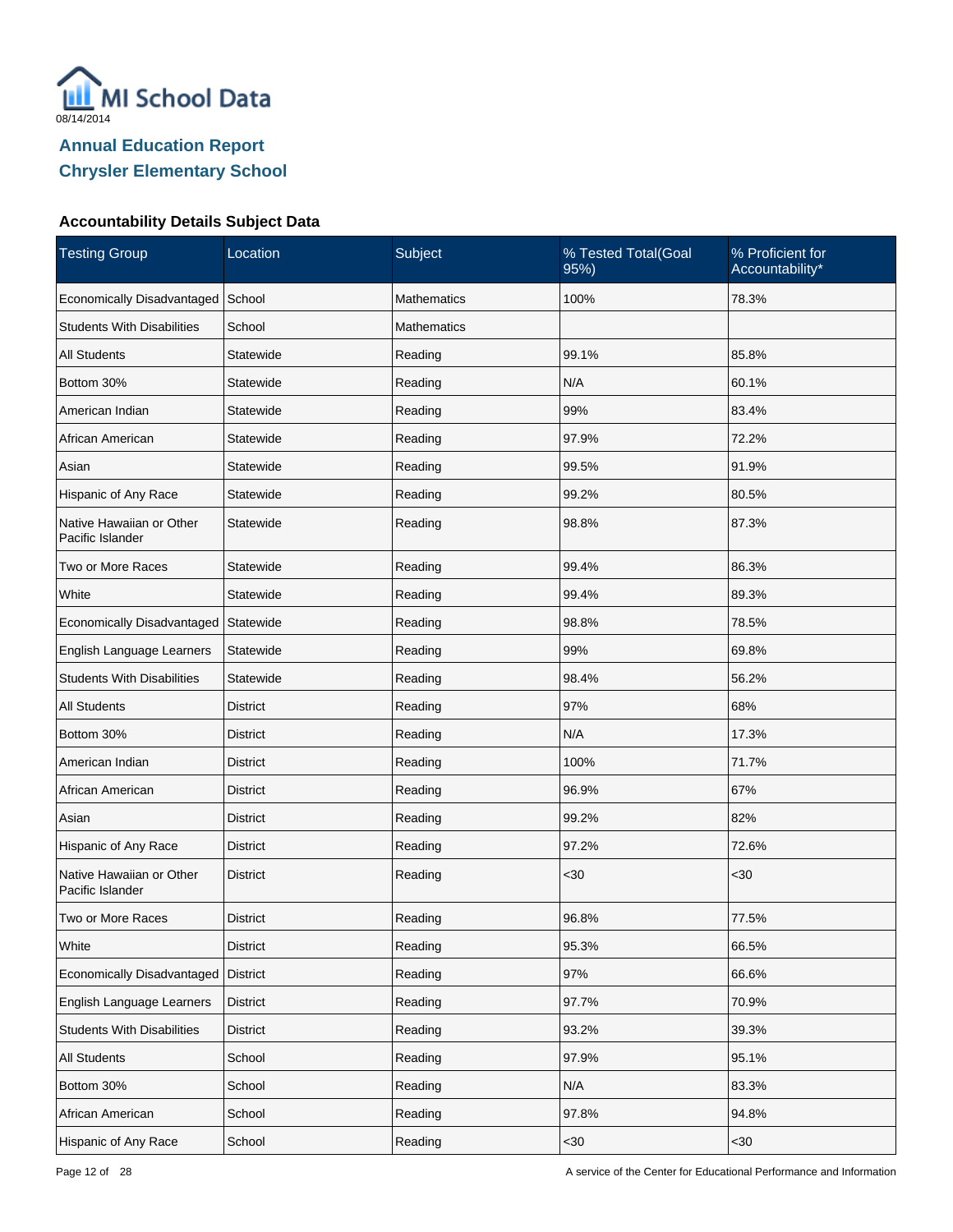

| <b>Testing Group</b>                         | Location        | Subject | % Tested Total(Goal<br>95%) | % Proficient for<br>Accountability* |
|----------------------------------------------|-----------------|---------|-----------------------------|-------------------------------------|
| Two or More Races                            | School          | Reading | <30                         | $30$                                |
| White                                        | School          | Reading | $30$                        | <30                                 |
| Economically Disadvantaged                   | School          | Reading | 100%                        | 93.5%                               |
| <b>Students With Disabilities</b>            | School          | Reading |                             |                                     |
| <b>All Students</b>                          | Statewide       | Science | 98.3%                       | 42.9%                               |
| Bottom 30%                                   | Statewide       | Science | N/A                         | 1.5%                                |
| American Indian                              | Statewide       | Science | 98.4%                       | 35.6%                               |
| African American                             | Statewide       | Science | 95.8%                       | 14.9%                               |
| Asian                                        | Statewide       | Science | 99.4%                       | 61.1%                               |
| Hispanic of Any Race                         | Statewide       | Science | 98.5%                       | 26.7%                               |
| Native Hawaiian or Other<br>Pacific Islander | Statewide       | Science | 99.1%                       | 48.4%                               |
| Two or More Races                            | Statewide       | Science | 98.9%                       | 40.6%                               |
| White                                        | Statewide       | Science | 98.9%                       | 50.1%                               |
| Economically Disadvantaged                   | Statewide       | Science | 97.4%                       | 26.4%                               |
| English Language Learners                    | Statewide       | Science | 98.4%                       | 11.2%                               |
| <b>Students With Disabilities</b>            | Statewide       | Science | 97.2%                       | 16.1%                               |
| <b>All Students</b>                          | <b>District</b> | Science | 94.6%                       | 13.6%                               |
| Bottom 30%                                   | District        | Science | N/A                         | 0.3%                                |
| American Indian                              | <b>District</b> | Science | <30                         | $30$                                |
| African American                             | District        | Science | 94.6%                       | 13%                                 |
| Asian                                        | <b>District</b> | Science | 98.1%                       | 39.2%                               |
| Hispanic of Any Race                         | District        | Science | 94.7%                       | 14.1%                               |
| Native Hawaiian or Other<br>Pacific Islander | District        | Science | $30$                        | $<30$                               |
| Two or More Races                            | <b>District</b> | Science | <30                         | <30                                 |
| White                                        | <b>District</b> | Science | 92.6%                       | 17.4%                               |
| Economically Disadvantaged                   | District        | Science | 94.5%                       | 12%                                 |
| English Language Learners                    | <b>District</b> | Science | 95.1%                       | 12.1%                               |
| <b>Students With Disabilities</b>            | <b>District</b> | Science | 89.9%                       | 8.2%                                |
| All Students                                 | School          | Science | $30$                        | <30                                 |
| Bottom 30%                                   | School          | Science | N/A                         | <30                                 |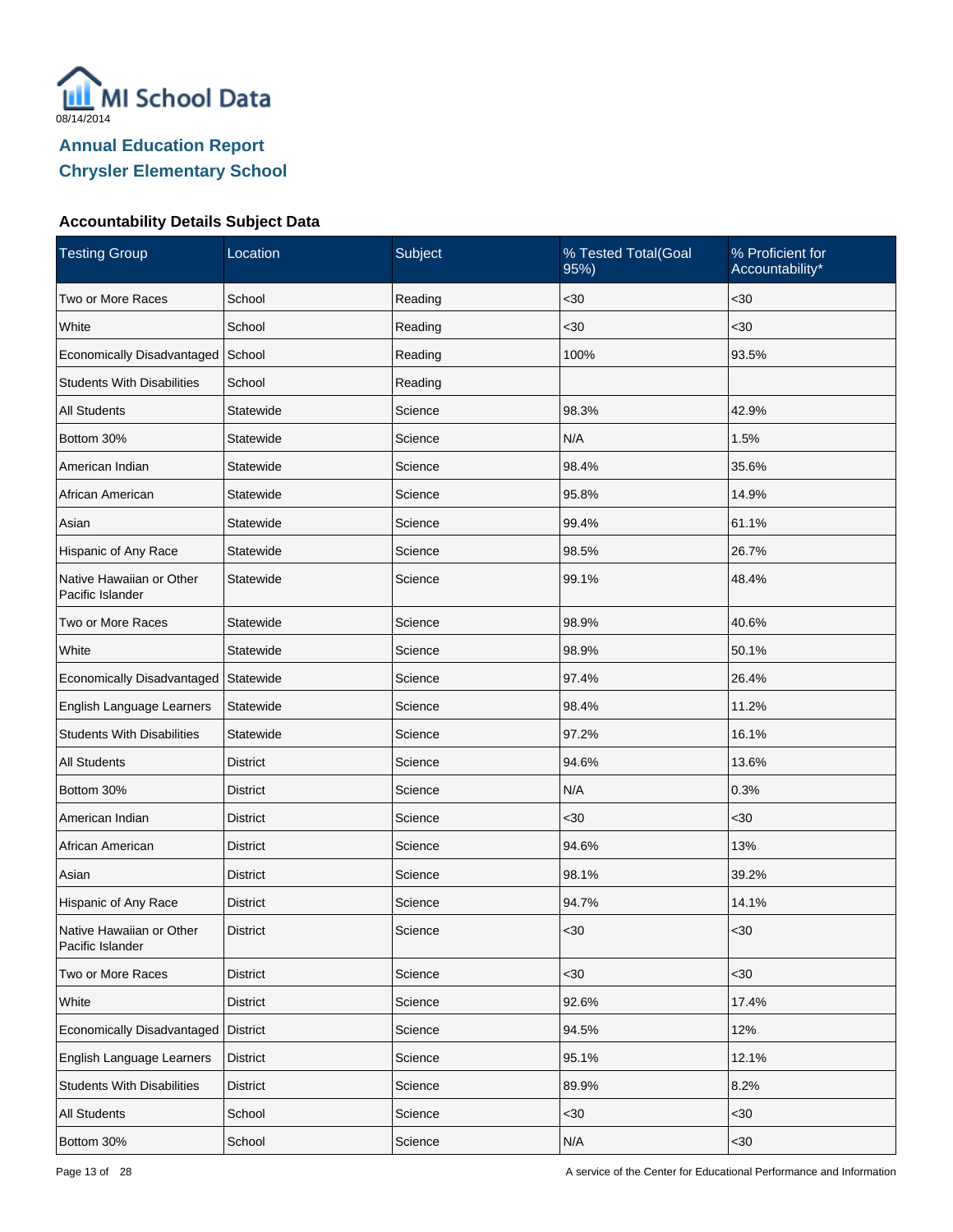

| <b>Testing Group</b>                         | Location        | Subject               | % Tested Total(Goal<br>95%) | % Proficient for<br>Accountability* |
|----------------------------------------------|-----------------|-----------------------|-----------------------------|-------------------------------------|
| African American                             | School          | Science               | $30$                        | <30                                 |
| Hispanic of Any Race                         | School          | Science               | $30$                        | $30$                                |
| Economically Disadvantaged                   | School          | Science               | $30$                        | $30$                                |
| <b>Students With Disabilities</b>            | School          | Science               |                             |                                     |
| <b>All Students</b>                          | Statewide       | <b>Social Studies</b> | 97.3%                       | 57.3%                               |
| Bottom 30%                                   | Statewide       | <b>Social Studies</b> | N/A                         | 9.1%                                |
| American Indian                              | Statewide       | <b>Social Studies</b> | 97.7%                       | 49.7%                               |
| African American                             | Statewide       | <b>Social Studies</b> | 93.6%                       | 28.4%                               |
| Asian                                        | Statewide       | <b>Social Studies</b> | 99.1%                       | 74.4%                               |
| Hispanic of Any Race                         | Statewide       | <b>Social Studies</b> | 97.5%                       | 42.7%                               |
| Native Hawaiian or Other<br>Pacific Islander | Statewide       | <b>Social Studies</b> | 98.9%                       | 65.5%                               |
| Two or More Races                            | Statewide       | <b>Social Studies</b> | 98.2%                       | 53.8%                               |
| White                                        | Statewide       | <b>Social Studies</b> | 98.2%                       | 64.5%                               |
| Economically Disadvantaged                   | Statewide       | <b>Social Studies</b> | 95.8%                       | 40.4%                               |
| English Language Learners                    | Statewide       | <b>Social Studies</b> | 97.5%                       | 22.7%                               |
| <b>Students With Disabilities</b>            | Statewide       | <b>Social Studies</b> | 92.3%                       | 21.7%                               |
| <b>All Students</b>                          | <b>District</b> | <b>Social Studies</b> | 89.3%                       | 25.2%                               |
| Bottom 30%                                   | District        | <b>Social Studies</b> | N/A                         | 0%                                  |
| American Indian                              | <b>District</b> | <b>Social Studies</b> | $30$                        | <30                                 |
| African American                             | District        | <b>Social Studies</b> | 88.9%                       | 23.9%                               |
| Asian                                        | <b>District</b> | <b>Social Studies</b> | 93.9%                       | 59.7%                               |
| Hispanic of Any Race                         | District        | <b>Social Studies</b> | 92%                         | 29.3%                               |
| Native Hawaiian or Other<br>Pacific Islander | <b>District</b> | <b>Social Studies</b> | <30                         | $30$                                |
| Two or More Races                            | <b>District</b> | Social Studies        | $30$                        | <30                                 |
| White                                        | <b>District</b> | Social Studies        | 86.8%                       | 27.7%                               |
| Economically Disadvantaged                   | <b>District</b> | Social Studies        | 88.9%                       | 22.4%                               |
| English Language Learners                    | <b>District</b> | <b>Social Studies</b> | 92.1%                       | 27.5%                               |
| <b>Students With Disabilities</b>            | <b>District</b> | <b>Social Studies</b> | 66.7%                       | 6.8%                                |
| All Students                                 | School          | Social Studies        | $30$                        | $30$                                |
| Bottom 30%                                   | School          | Social Studies        | N/A                         | <30                                 |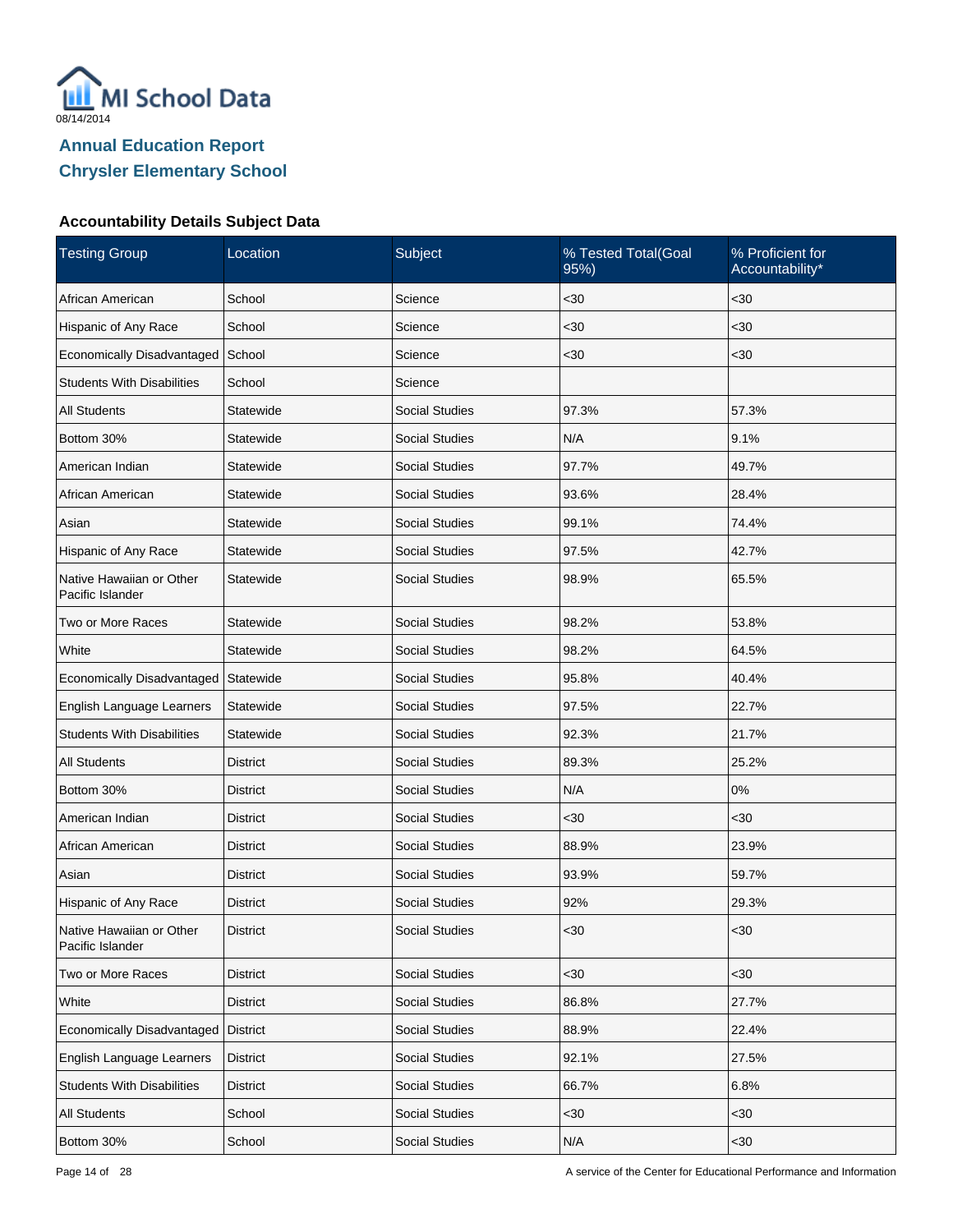

| <b>Testing Group</b>                         | Location        | Subject               | % Tested Total(Goal<br>95%) | % Proficient for<br>Accountability* |
|----------------------------------------------|-----------------|-----------------------|-----------------------------|-------------------------------------|
| African American                             | School          | <b>Social Studies</b> | $30$                        | $30$                                |
| Two or More Races                            | School          | <b>Social Studies</b> | $30$                        | $30$                                |
| White                                        | School          | <b>Social Studies</b> | $30$                        | <30                                 |
| Economically Disadvantaged                   | School          | Social Studies        | $30$                        | $30$                                |
| <b>All Students</b>                          | Statewide       | Writing               | 98.5%                       | 73.2%                               |
| Bottom 30%                                   | Statewide       | Writing               | N/A                         | 26.5%                               |
| American Indian                              | Statewide       | Writing               | 98.5%                       | 63.2%                               |
| African American                             | Statewide       | Writing               | 96.4%                       | 54.4%                               |
| Asian                                        | Statewide       | Writing               | 99%                         | 86%                                 |
| Hispanic of Any Race                         | Statewide       | Writing               | 98.8%                       | 64.3%                               |
| Native Hawaiian or Other<br>Pacific Islander | Statewide       | Writing               | 99%                         | 76.6%                               |
| Two or More Races                            | Statewide       | Writing               | 99.1%                       | 72.8%                               |
| White                                        | Statewide       | Writing               | 99%                         | 77.8%                               |
| Economically Disadvantaged                   | Statewide       | Writing               | 97.8%                       | 61.3%                               |
| English Language Learners                    | Statewide       | Writing               | 98%                         | 51.1%                               |
| <b>Students With Disabilities</b>            | Statewide       | Writing               | 97.7%                       | 35.2%                               |
| <b>All Students</b>                          | <b>District</b> | Writing               | 95.7%                       | 49.2%                               |
| Bottom 30%                                   | <b>District</b> | Writing               | N/A                         | 0%                                  |
| American Indian                              | <b>District</b> | Writing               | <30                         | <30                                 |
| African American                             | <b>District</b> | Writing               | 95.7%                       | 47.8%                               |
| Asian                                        | <b>District</b> | Writing               | 91.5%                       | 66.7%                               |
| Hispanic of Any Race                         | District        | Writing               | 95.9%                       | 55.8%                               |
| Native Hawaiian or Other<br>Pacific Islander | <b>District</b> | Writing               | <30                         | $30$                                |
| Two or More Races                            | <b>District</b> | Writing               | 107.7%                      | 41.9%                               |
| White                                        | <b>District</b> | Writing               | 95.4%                       | 52.1%                               |
| Economically Disadvantaged                   | <b>District</b> | Writing               | 95.7%                       | 47.3%                               |
| English Language Learners                    | <b>District</b> | Writing               | 95.6%                       | 53.1%                               |
| <b>Students With Disabilities</b>            | <b>District</b> | Writing               | 90.1%                       | 21.6%                               |
| All Students                                 | School          | Writing               | $30$                        | $30$                                |
| Bottom 30%                                   | School          | Writing               | N/A                         | <30                                 |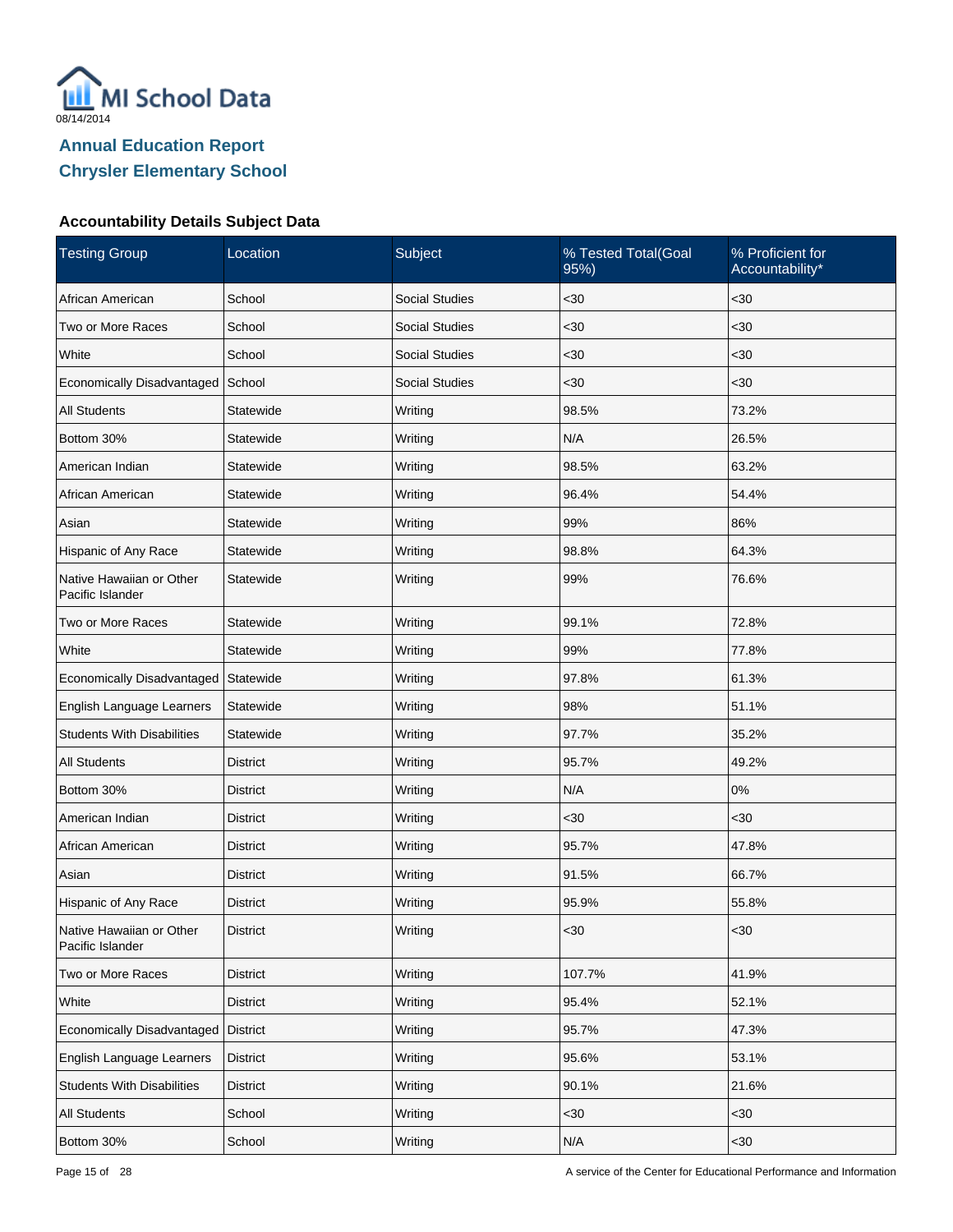

| <b>Testing Group</b>              | Location | <b>Subject</b> | % Tested Total(Goal<br>95% | ■% Proficient for<br>Accountability* |
|-----------------------------------|----------|----------------|----------------------------|--------------------------------------|
| African American                  | School   | Writing        | $30$                       | $30$                                 |
| Economically Disadvantaged School |          | Writing        | $30$                       | $30$                                 |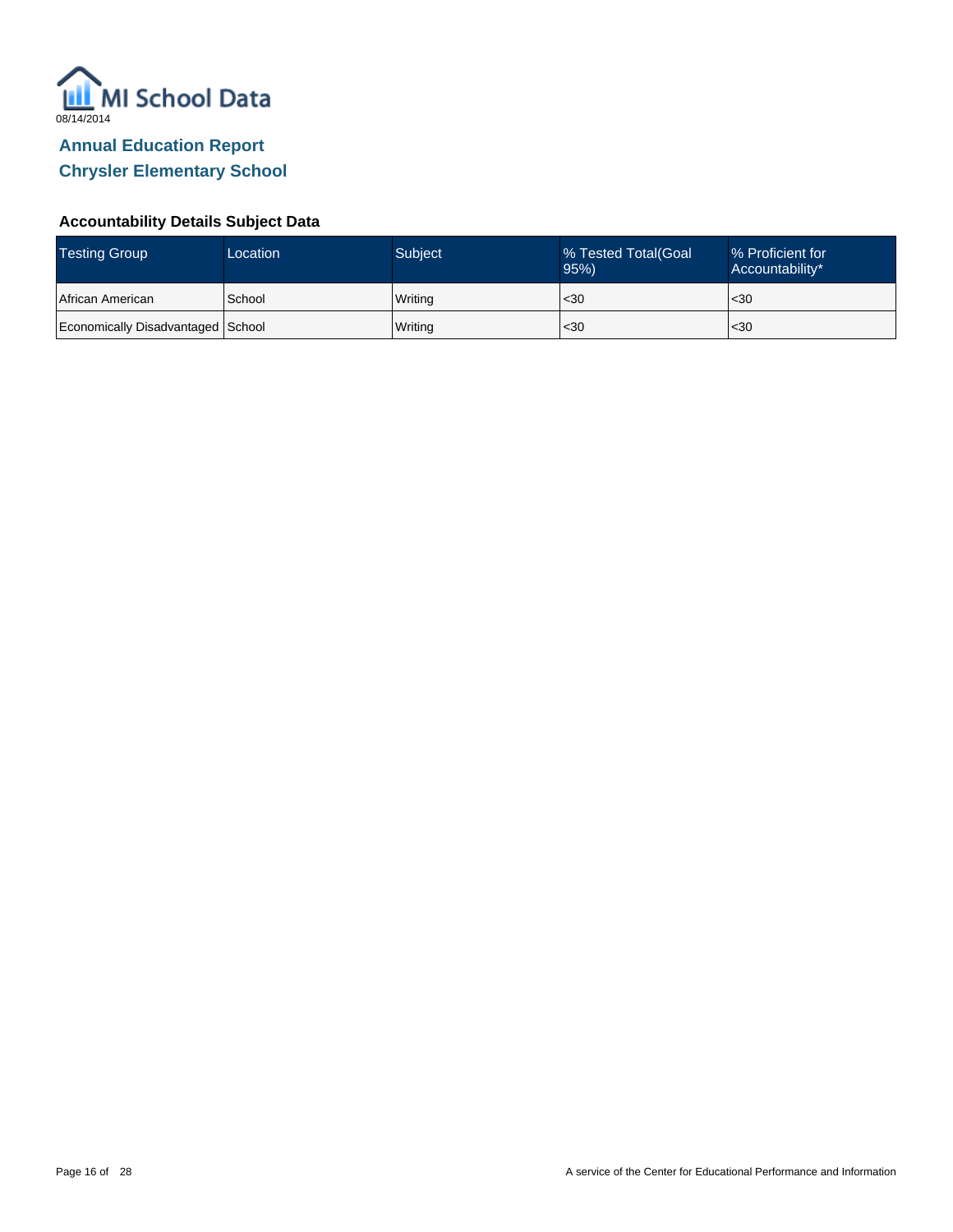

#### **Accountability Details Graduation Data**

| <b>Testing Group</b>                      | Location        | Accountability Scorecard Completion Rate<br>(High Schools only)<br>(Goal 80%) |
|-------------------------------------------|-----------------|-------------------------------------------------------------------------------|
| <b>All Students</b>                       | Statewide       | 77%                                                                           |
| American Indian                           | Statewide       | 64.1%                                                                         |
| African American                          | Statewide       | 60.5%                                                                         |
| Asian                                     | Statewide       | 87.9%                                                                         |
| Hispanic of Any Race                      | Statewide       | 67.3%                                                                         |
| Migrant                                   | Statewide       | 70.5%                                                                         |
| Native Hawaiian or Other Pacific Islander | Statewide       | 69.2%                                                                         |
| Two or More Races                         | Statewide       | 73.9%                                                                         |
| White                                     | Statewide       | 82.1%                                                                         |
| Female                                    | Statewide       | 81.5%                                                                         |
| Male                                      | Statewide       | 72.7%                                                                         |
| Economically Disadvantaged                | Statewide       | 63.9%                                                                         |
| English Language Learners                 | Statewide       | 65.4%                                                                         |
| <b>Students With Disabilities</b>         | Statewide       | 53.6%                                                                         |
| <b>Homeless</b>                           | Statewide       | 54.2%                                                                         |
| <b>All Students</b>                       | <b>District</b> | 64.6%                                                                         |
| African American                          | <b>District</b> | 64.5%                                                                         |
| Asian                                     | <b>District</b> | 79.1%                                                                         |
| Hispanic of Any Race                      | <b>District</b> | 69.2%                                                                         |
| White                                     | <b>District</b> | 44.9%                                                                         |
| Economically Disadvantaged                | <b>District</b> | 63.7%                                                                         |
| English Language Learners                 | <b>District</b> | 71.5%                                                                         |
| <b>Students With Disabilities</b>         | <b>District</b> | 40.9%                                                                         |
| Bottom 30%                                | <b>District</b> | 86.1%                                                                         |

\* All data based on students enrolled for a full academic year.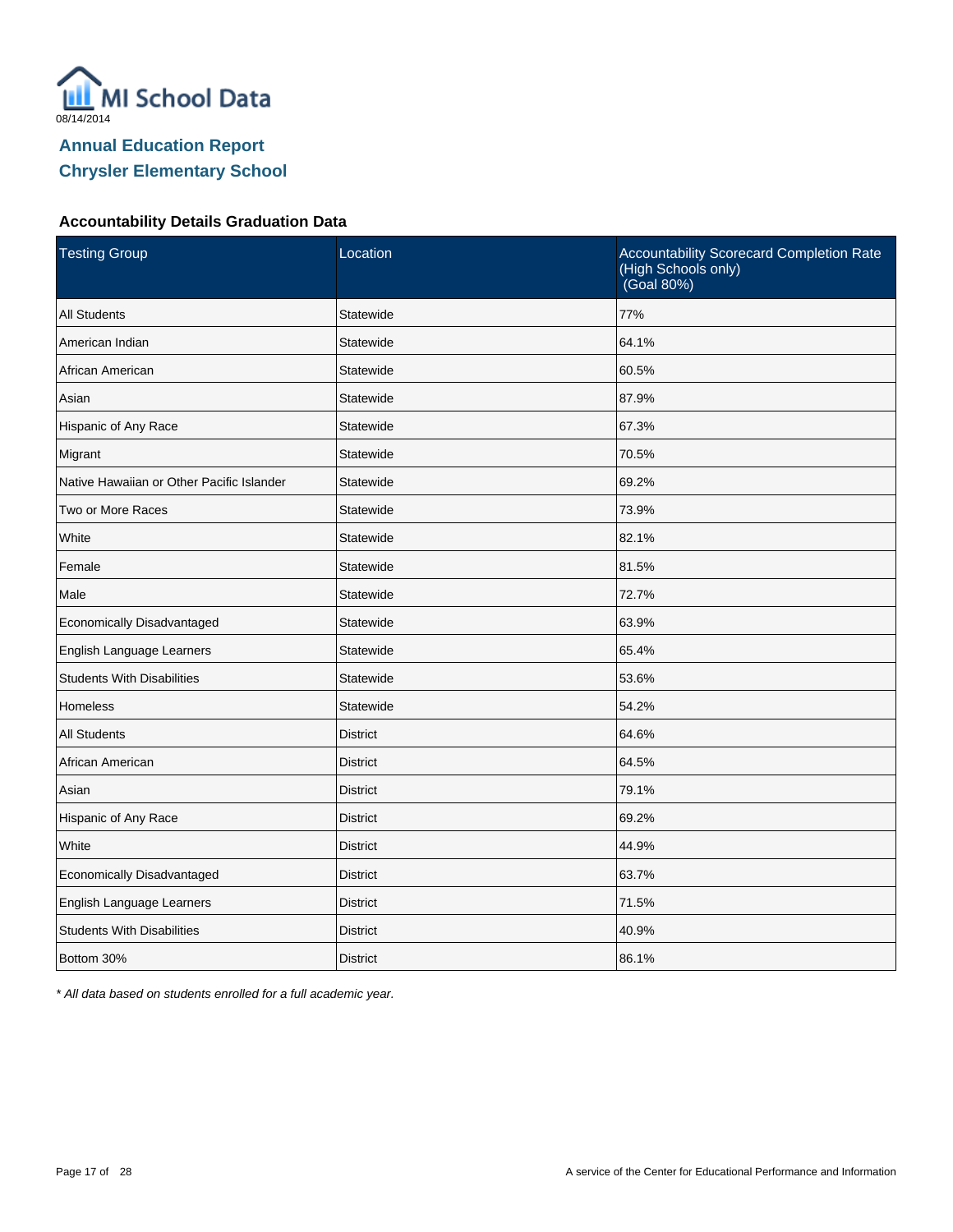

#### **Accountability Details Attendance Data**

| <b>Testing Group</b> | Location        | Attendance Rate<br>(Goal 90%) |
|----------------------|-----------------|-------------------------------|
| <b>All Students</b>  | Statewide       | 94.3%                         |
| All Students         | <b>District</b> | 86.8%                         |
| All Students         | School          | 95%                           |

\* All data based on students enrolled for a full academic year.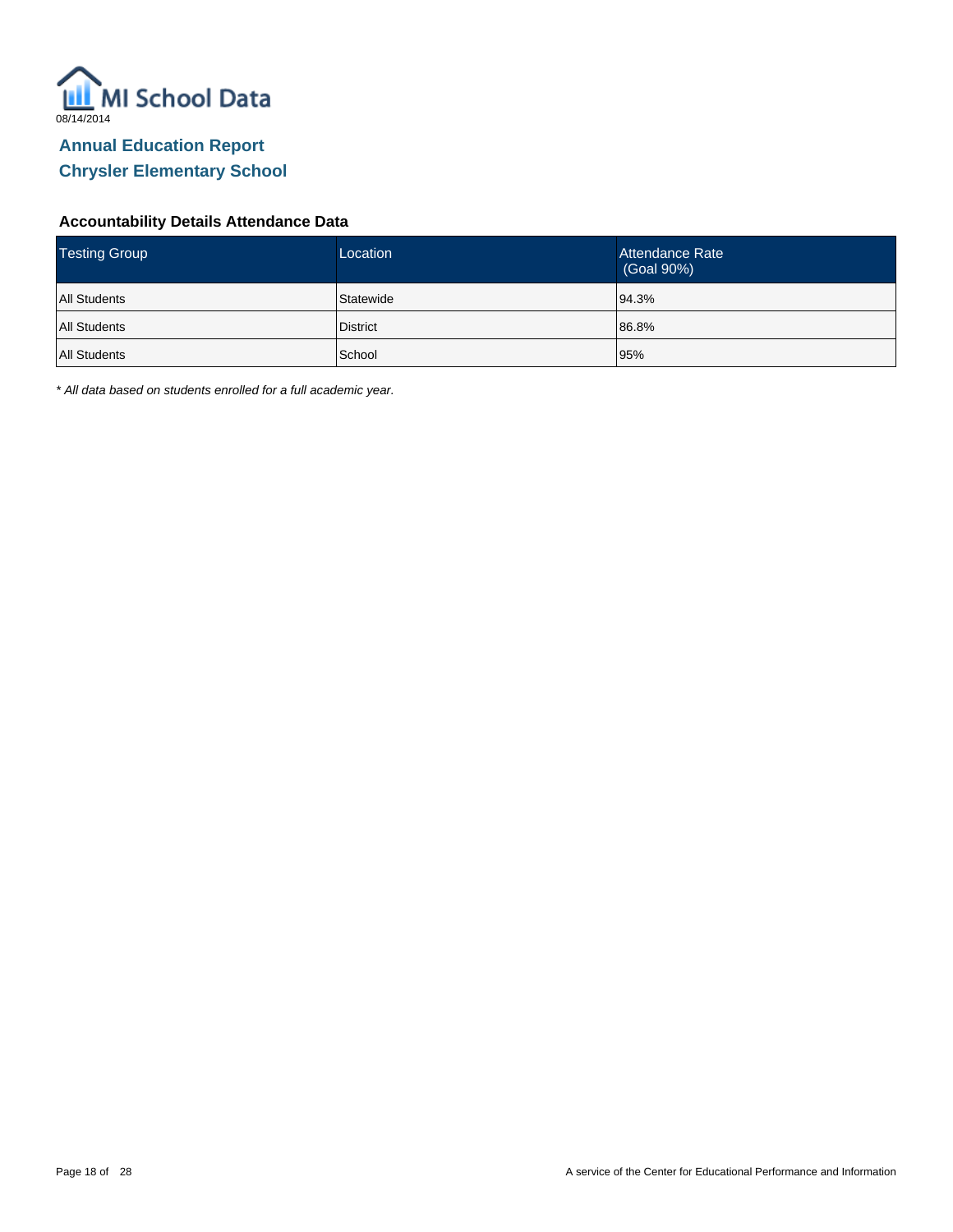

**Chrysler Elementary School**

#### **Accountability Status District Data**

| <b>District</b><br><b>Name</b> | Reading<br><b>Status</b> | Reading<br>Score | Writinal<br><b>Status</b> | <b>Writing</b><br>Score <sup>'</sup> | Math Status Math Score |  | Science<br><b>Status</b> | Science<br>Score | Social<br><b>Studies</b><br><b>Status</b> | Social<br><b>Studies</b><br>Score | Overall<br><b>Status</b> | Overall<br>Score |
|--------------------------------|--------------------------|------------------|---------------------------|--------------------------------------|------------------------|--|--------------------------|------------------|-------------------------------------------|-----------------------------------|--------------------------|------------------|
|--------------------------------|--------------------------|------------------|---------------------------|--------------------------------------|------------------------|--|--------------------------|------------------|-------------------------------------------|-----------------------------------|--------------------------|------------------|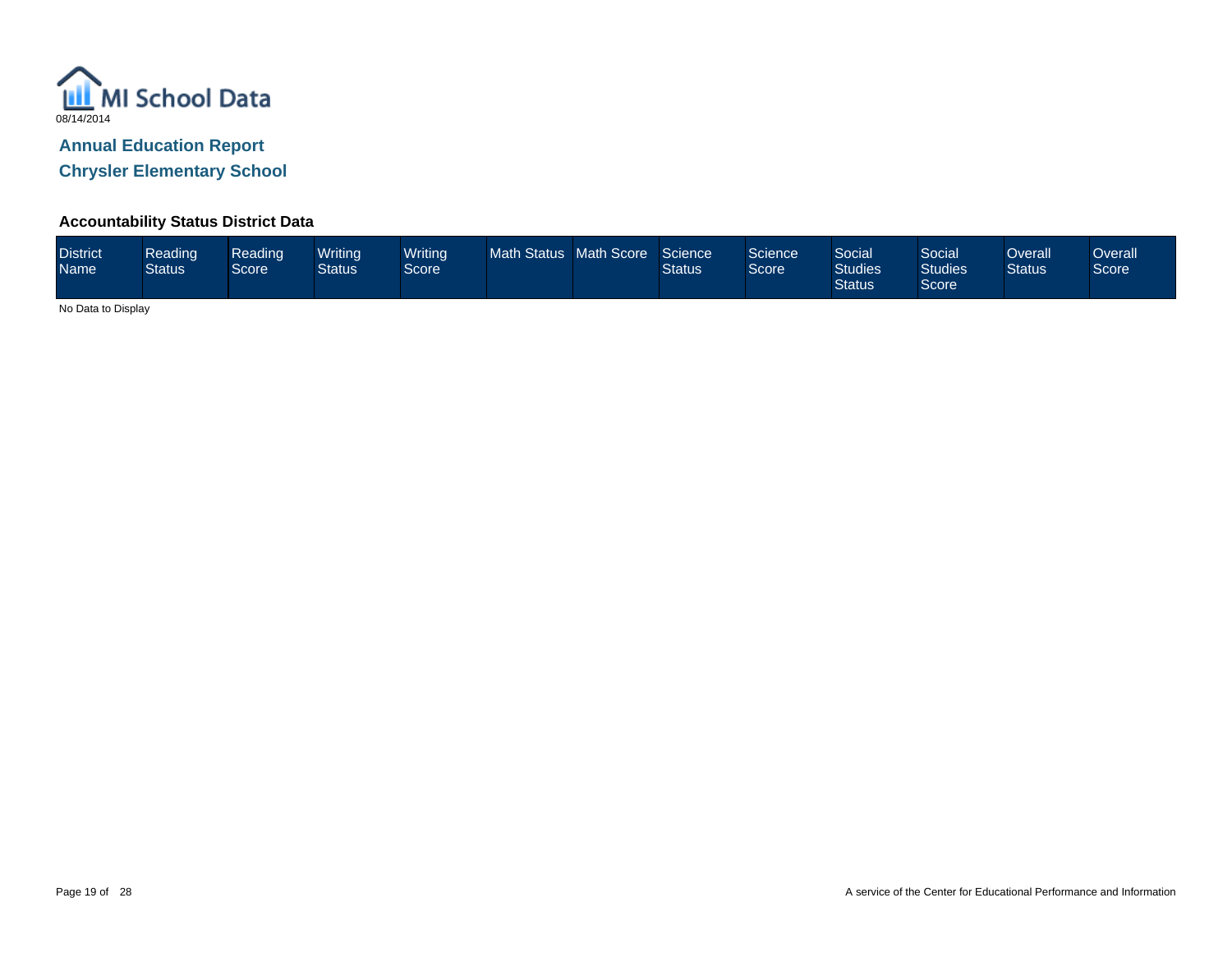

**Chrysler Elementary School**

#### **Accountability Status School Data**

| <b>District</b><br><b>Name</b>              | School<br><b>Name</b>       | <b>Title 1</b><br><b>Status</b> | Reading<br><b>Status</b> | Reading<br>Score | Writing<br><b>Status</b> | Writing<br>Score <sup>1</sup> | <b>Math</b><br><b>Status</b> | <b>Math</b><br>Score | Science<br><b>Status</b> | Science<br>Score | Social<br><b>Studies</b><br><b>Status</b> | Social<br><b>Studies</b><br>Score <sup>1</sup> | Overall<br><b>Status</b> | Overall<br>Score |
|---------------------------------------------|-----------------------------|---------------------------------|--------------------------|------------------|--------------------------|-------------------------------|------------------------------|----------------------|--------------------------|------------------|-------------------------------------------|------------------------------------------------|--------------------------|------------------|
| Detroit City Chrysler<br>School<br>District | Elementary School<br>School | Reward                          | <sup>I</sup> Green       |                  | Green                    |                               | Green                        | 2                    | Green                    |                  | Green                                     |                                                | Lime                     | 24               |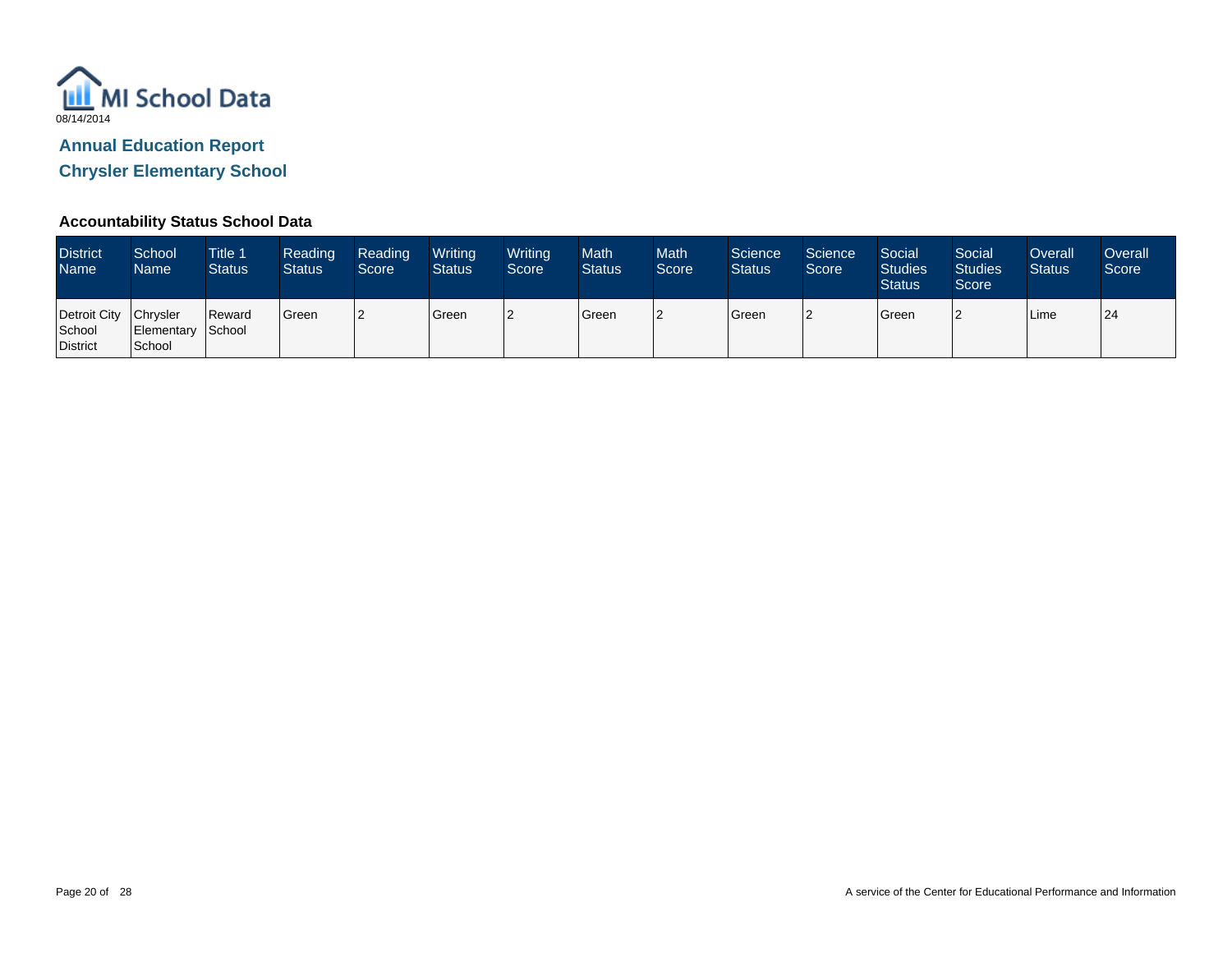

#### **Teacher Quality - Qualification**

|                                                                                                             | Other | B.A. | <b>M.A.</b> | .P.H.D.' |
|-------------------------------------------------------------------------------------------------------------|-------|------|-------------|----------|
| Professional Qualifications of 0<br>All Public Elementary and<br>Secondary School Teachers<br>in the School |       |      |             |          |

Professional Qualifications are defined by the State and may include information such as the degrees of public school teachers (e.g., percentage of teachers with Bachelors Degrees or Masters Degrees) or the percentage of fully certified teachers

#### **Teacher Quality - Class**

|                                                                                                                              | School Aggregate | <b>High-Poverty Schools</b> | <b>Low-Poverty Schools</b> |
|------------------------------------------------------------------------------------------------------------------------------|------------------|-----------------------------|----------------------------|
| Percentage of Core Academic<br>Subject Elementary and Secondary<br>School Classes not Taught by Highly<br>Qualified Teachers | 10.0%            | 0.0%                        | $0.0\%$                    |

#### **Teacher Quality - Provisional**

|                                                                                                             | <b>Certification Percent</b> |
|-------------------------------------------------------------------------------------------------------------|------------------------------|
| Percentage of Public Elementary and Secondary School Teachers in the<br>School with Emergency Certification | 10%                          |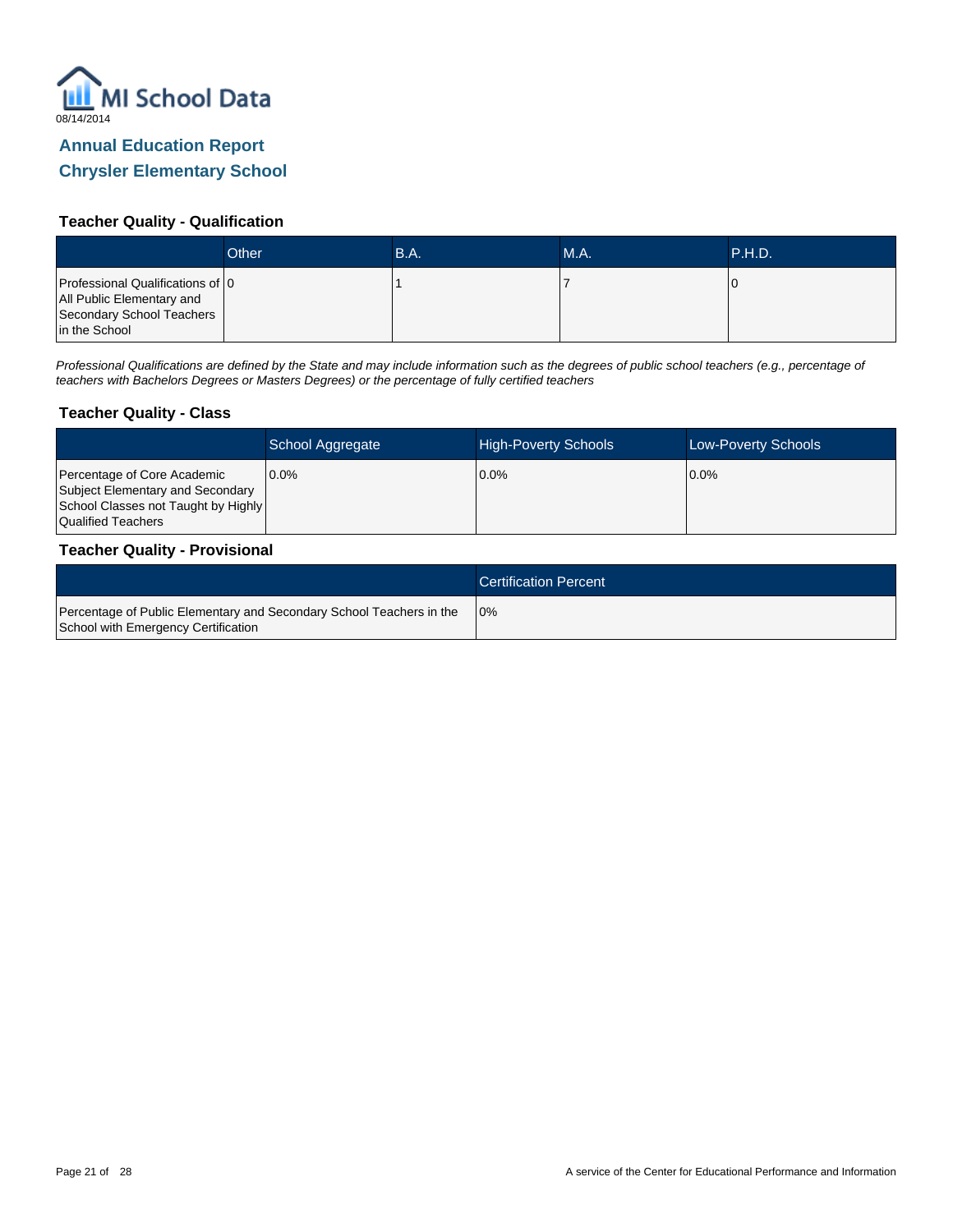

#### **NAEP Grade 4 Math**

|                                                                                                                                             | <b>Percent of Students</b>                               | Percent below Basic        | <b>Percent Basic</b>                          | <b>Percent Proficient</b>                    | <b>Percent Advanced</b>     |
|---------------------------------------------------------------------------------------------------------------------------------------------|----------------------------------------------------------|----------------------------|-----------------------------------------------|----------------------------------------------|-----------------------------|
| <b>All Students</b>                                                                                                                         | 100                                                      | 23                         | 40                                            | 30                                           | $\overline{7}$              |
| Male<br>Female                                                                                                                              | 52<br>48                                                 | 24<br>23                   | 38<br>41                                      | 31<br>30                                     | 6                           |
| National Lunch<br>Program Eligibility<br>Eligible<br>Not Eligible<br>Info not available                                                     | 54<br>46<br>$\ddagger$                                   | 35<br>9<br>ŧ               | 45<br>34<br>ŧ                                 | 18<br>45<br>$\ddagger$                       | 2<br>12<br>ŧ                |
| Race/Ethnicity<br>White<br><b>Black</b><br>Hispanic<br>Asian<br>American Indian<br>Native Hawaiian/Pacific<br>Islander<br>Two or More Races | 66<br>19<br>9<br>11<br>ŧ<br>$\ddagger$<br>$\overline{2}$ | 14<br>53<br>36<br>11<br>16 | 41<br>37<br>42<br>35<br>ŧ<br>$\ddagger$<br>50 | 38<br>9<br>18<br>24<br>ŧ<br>$\ddagger$<br>24 | 30<br>ŧ<br>$\ddagger$<br>10 |
| Student classified as<br>having a disability<br><b>SD</b><br>Not SD                                                                         | 12<br>88                                                 | 50<br>20                   | 34<br>40                                      | 15<br>33                                     |                             |
| Student is an English<br>Language Learner<br>ELL<br>Not ELL                                                                                 | 8<br>92                                                  | 21<br>21                   | 40<br>40                                      | 32<br>32                                     |                             |

‡ Reporting Standards not met. Note: Observed differences are not necessarily statistically significant. Detail may not sum to total because of rounding. SOURCE: U.S. Department of Education. Institute for Education Sciences. National Center for Education Statistics. National Assessment Program (NAEP) 2013 Mathematics Achievement.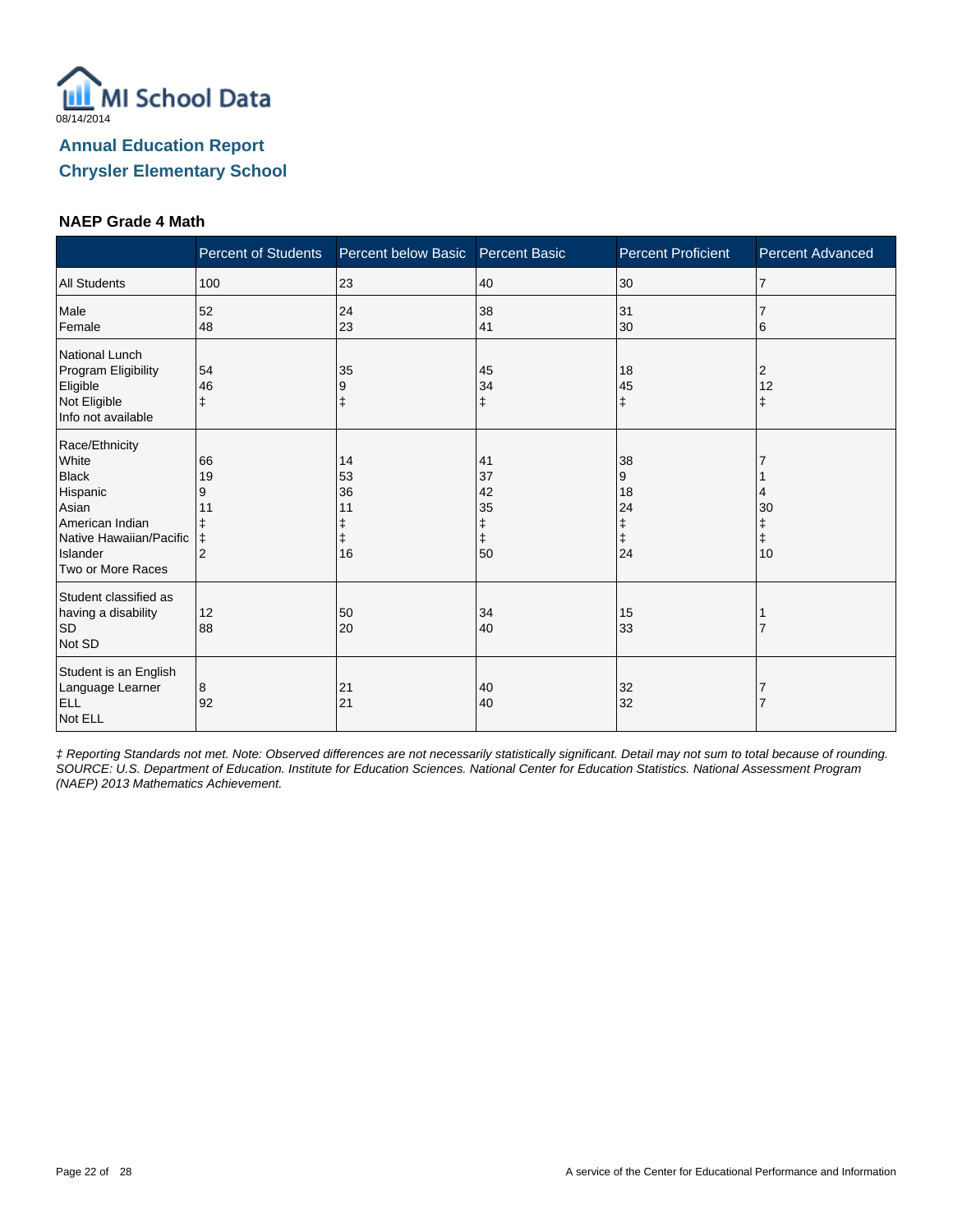

#### **NAEP Grade 8 Math**

|                                                                                                                                             | <b>Percent of Students</b>           | Percent below Basic            | <b>Percent Basic</b>                | <b>Percent Proficient</b>                    | <b>Percent Advanced</b> |
|---------------------------------------------------------------------------------------------------------------------------------------------|--------------------------------------|--------------------------------|-------------------------------------|----------------------------------------------|-------------------------|
| <b>All Students</b>                                                                                                                         | 100                                  | 30                             | 40                                  | 23                                           | $\overline{7}$          |
| Male<br>Female                                                                                                                              | 52<br>48                             | 31<br>28                       | 38<br>42                            | 23<br>24                                     | 8<br>6                  |
| National Lunch<br>Program Eligibility<br>Eligible<br>Not Eligible<br>Info not available                                                     | 46<br>54<br>$\Omega$                 | 46<br>16<br>0                  | 38<br>42<br>0                       | 14<br>32<br>$\Omega$                         | 2<br>10<br>0            |
| Race/Ethnicity<br>White<br><b>Black</b><br>Hispanic<br>Asian<br>American Indian<br>Native Hawaiian/Pacific<br>Islander<br>Two or More Races | 72<br>16<br>6<br>3<br>$\overline{2}$ | 21<br>64<br>51<br>12<br>O<br>0 | 43<br>29<br>35<br>28<br>0<br>0<br>0 | 29<br>6<br>13<br>30<br>0<br>0<br>$\mathbf 0$ | 30                      |
| Student classified as<br>having a disability<br><b>SD</b><br>Not SD                                                                         | 12<br>88                             | 50<br>20                       | 34<br>40                            | 14<br>33                                     | 2<br>$\overline{7}$     |
| Student is an English<br>Language Learner<br><b>ELL</b><br>Not ELL                                                                          | 3<br>97                              | 74<br>28                       | 24<br>41                            | $\overline{2}$<br>24                         | 0                       |

‡ Reporting Standards not met. NOTE: Observed differences are not necessarily statistically significant. Detail may not sum to total because of rounding. SOURCE: U.S. Department of Education. Institute for Education Sciences. National Center for Education Statistics. National Assessment Program (NAEP) 2013 Mathematics Achievement.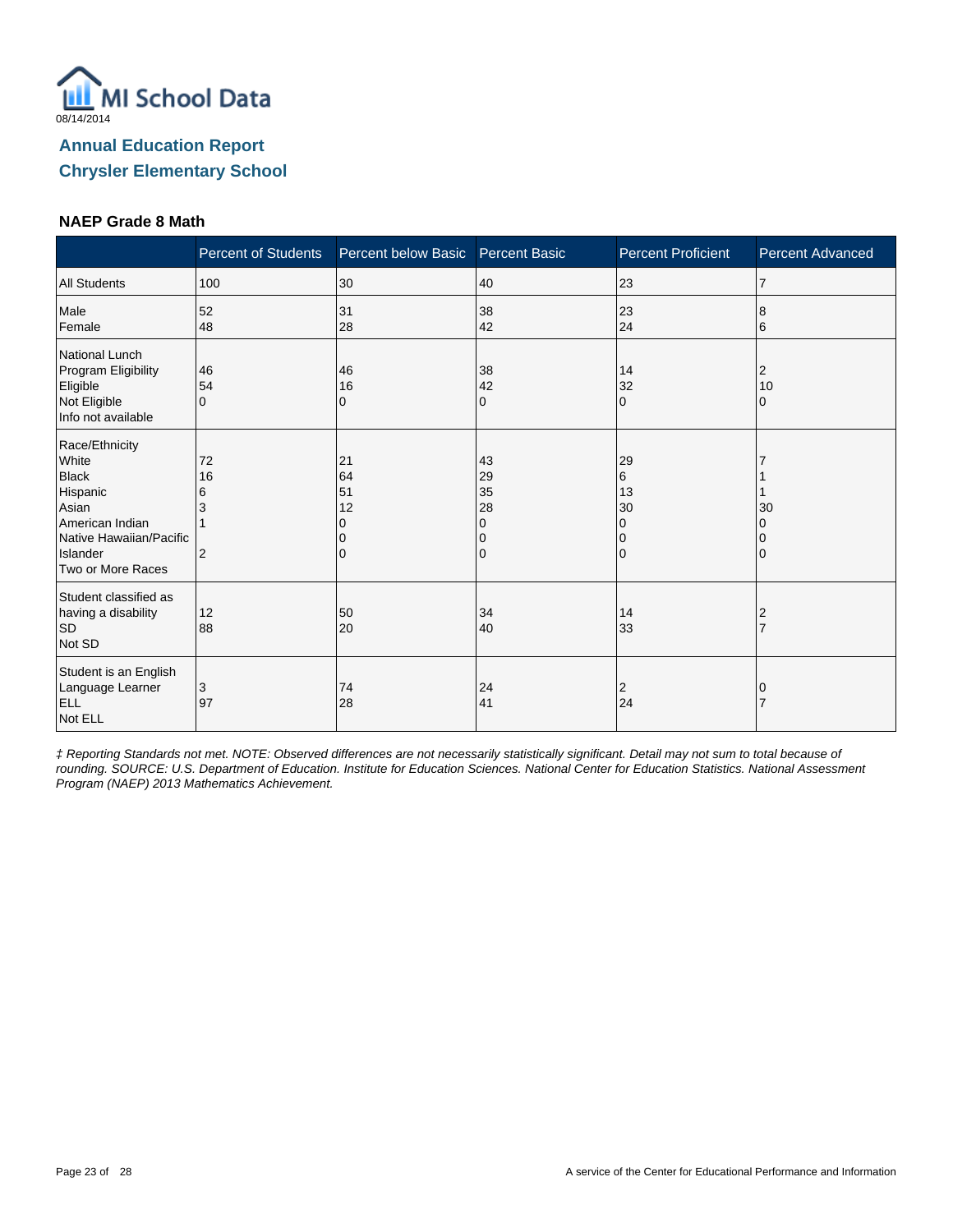

#### **NAEP Grade 12 Math**

|                                                                                                                                             | <b>Percent of Students</b> | Percent below Basic            | <b>Percent Basic</b>                | <b>Percent Proficient</b>                    | <b>Percent Advanced</b> |
|---------------------------------------------------------------------------------------------------------------------------------------------|----------------------------|--------------------------------|-------------------------------------|----------------------------------------------|-------------------------|
| <b>All Students</b>                                                                                                                         | 100                        | 34                             | 41                                  | 23                                           | 2                       |
| Male<br>Female                                                                                                                              | 51<br>49                   | 32<br>35                       | 41<br>42                            | 26<br>22                                     |                         |
| <b>National Lunch</b><br>Program Eligibility<br>Eligible<br>Not Eligible<br>Info not available                                              | 35<br>64<br>$\Omega$       | 54<br>22<br>$\mathbf 0$        | 37<br>44<br>0                       | 9<br>32<br>$\mathbf 0$                       | 2<br>$\Omega$           |
| Race/Ethnicity<br>White<br><b>Black</b><br>Hispanic<br>Asian<br>American Indian<br>Native Hawaiian/Pacific<br>Islander<br>Two or More Races | 76<br>14<br>5<br>ı٥        | 26<br>68<br>58<br>26<br>O<br>0 | 42<br>27<br>33<br>32<br>0<br>0<br>0 | 30<br>5<br>9<br>35<br>0<br>0<br>$\mathbf{0}$ | 2<br>∩                  |
| Student classified as<br>having a disability<br><b>SD</b><br>Not SD                                                                         | 9<br>91                    | 78<br>30                       | 19<br>43                            | 3<br>25                                      | 0<br>$\overline{2}$     |
| Student is an English<br>Language Learner<br><b>ELL</b><br>Not ELL                                                                          | 2<br>98                    | 0<br>33                        | 0<br>41                             | $\mathbf 0$<br>24                            | 0<br>$\overline{2}$     |

‡ Reporting Standards not met. NOTE: Observed differences are not necessarily statistically significant. Detail may not sum to total because of rounding. SOURCE: U.S. Department of Education. Institute for Education Sciences. National Center for Education Statistics. National Assessment Program (NAEP) 2013 Mathematics Achievement.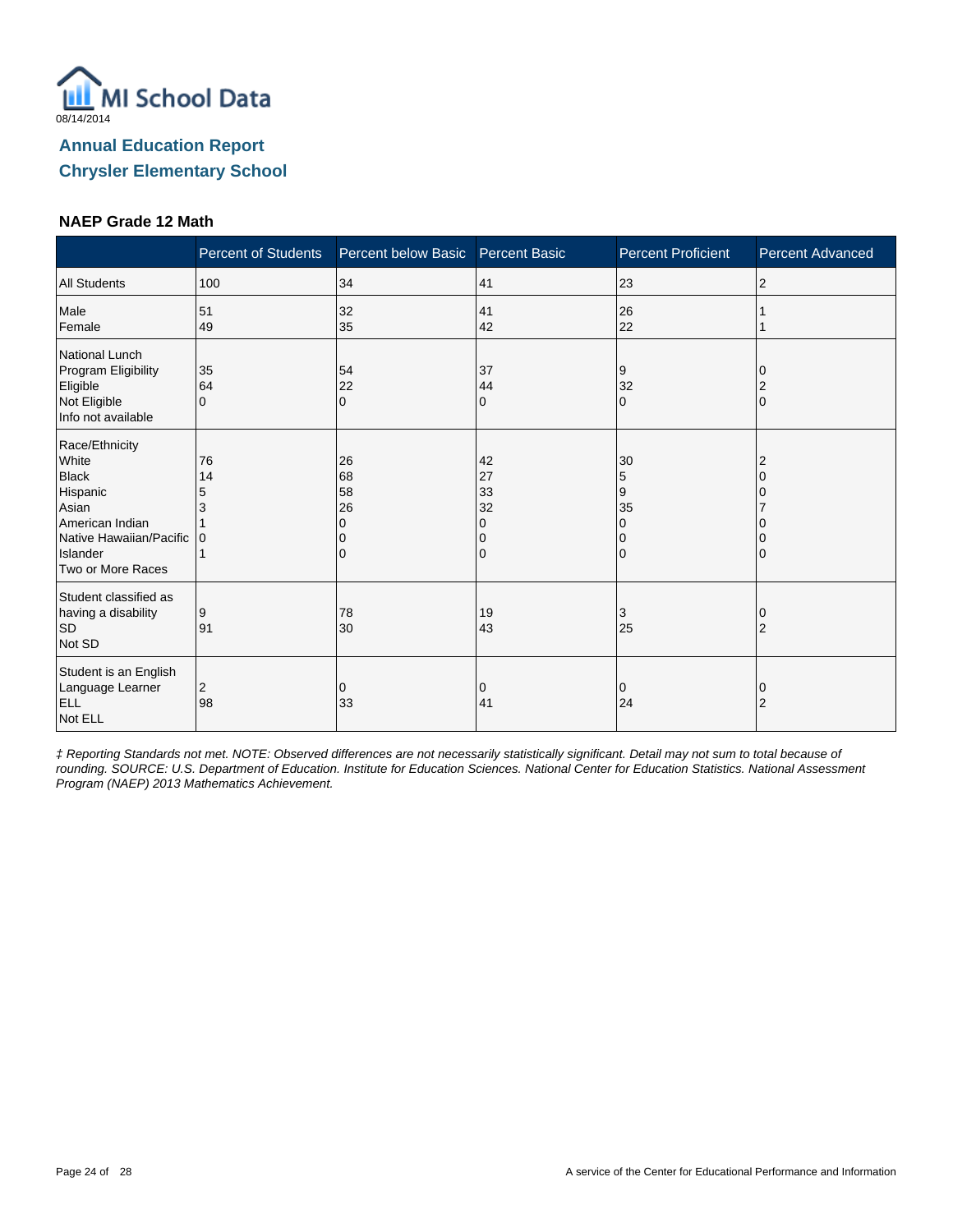

#### **NAEP Grade 4 Reading**

|                                                                                                                                             | <b>Percent of Students</b>          | Percent below Basic            | <b>Percent Basic</b>                | <b>Percent Proficient</b>                                   | <b>Percent Advanced</b> |
|---------------------------------------------------------------------------------------------------------------------------------------------|-------------------------------------|--------------------------------|-------------------------------------|-------------------------------------------------------------|-------------------------|
| <b>All Students</b>                                                                                                                         | 100                                 | 36                             | 33                                  | 25                                                          | 6                       |
| Male<br>Female                                                                                                                              | 50<br>50                            | 31<br>20                       | 37<br>37                            | 28<br>37                                                    | 4<br>6                  |
| National Lunch<br>Program Eligibility<br>Eligible<br>Not Eligible<br>Info not available                                                     | 35<br>64<br>$\Omega$                | 37<br>19<br>0                  | 39<br>36<br>0                       | 22<br>38<br>$\mathbf 0$                                     |                         |
| Race/Ethnicity<br>White<br><b>Black</b><br>Hispanic<br>Asian<br>American Indian<br>Native Hawaiian/Pacific<br>Islander<br>Two or More Races | 66<br>18<br>9<br>3<br>$\Omega$<br>0 | 28<br>61<br>47<br>23<br>O<br>0 | 35<br>27<br>32<br>32<br>0<br>0<br>0 | 29<br>11<br>18<br>32<br>$\Omega$<br>$\Omega$<br>$\mathbf 0$ | 8<br>3<br>13            |
| Student classified as<br>having a disability<br><b>SD</b><br>Not SD                                                                         | $\overline{7}$<br>93                | 66<br>23                       | 25<br>32                            | 9<br>34                                                     | O<br>5                  |
| Student is an English<br>Language Learner<br><b>ELL</b><br>Not ELL                                                                          | 2<br>98                             | 0<br>25                        | 0<br>37                             | 0<br>33                                                     | 0<br>5                  |

# Rounds to zero

‡ Reporting Standards not met. NOTE: Observed differences are not necessarily statistically significant. Detail may not sum to total because of rounding. SOURCE: U.S. Department of Education, Institute of Education Sciences, National Center for Education Statistics, National Assessment of Educational Progress (NAEP), 2013 Reading Assessment.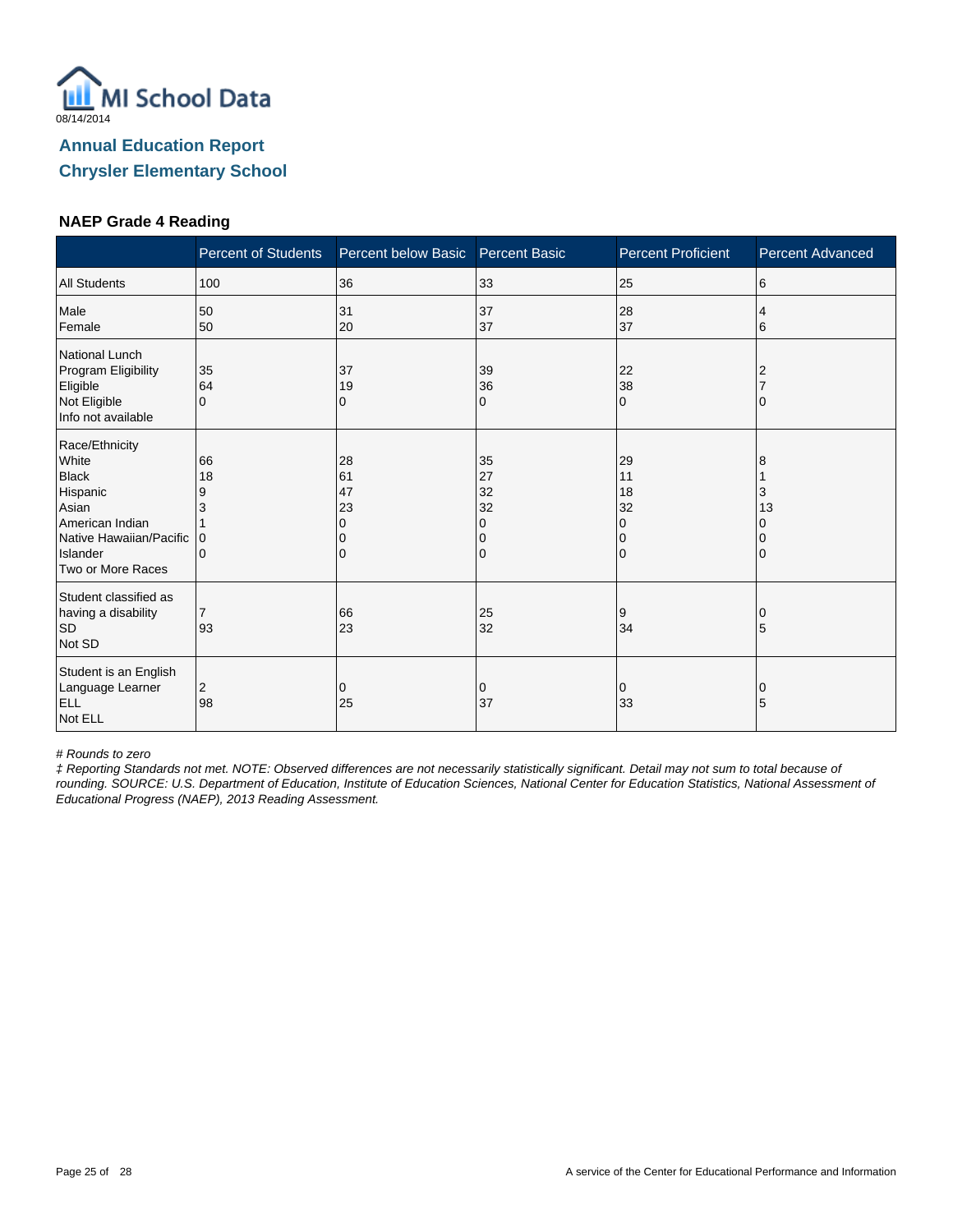

#### **NAEP Grade 8 Reading**

|                                                                                                                                             | <b>Percent of Students</b>          | Percent below Basic       | <b>Percent Basic</b>                | <b>Percent Proficient</b>                                   | <b>Percent Advanced</b> |
|---------------------------------------------------------------------------------------------------------------------------------------------|-------------------------------------|---------------------------|-------------------------------------|-------------------------------------------------------------|-------------------------|
| <b>All Students</b>                                                                                                                         | 100                                 | 23                        | 44                                  | 30                                                          | 3                       |
| Male<br>Female                                                                                                                              | 52<br>48                            | 26<br>19                  | 47<br>42                            | 25<br>35                                                    | 2<br>4                  |
| National Lunch<br>Program Eligibility<br>Eligible<br>Not Eligible<br>Info not available                                                     | 46<br>54<br>$\Omega$                | 34<br>13<br>0             | 47<br>42<br>0                       | 18<br>40<br>$\Omega$                                        | O                       |
| Race/Ethnicity<br>White<br><b>Black</b><br>Hispanic<br>Asian<br>American Indian<br>Native Hawaiian/Pacific<br>Islander<br>Two or More Races | 72<br>15<br>6<br>3<br>$\Omega$<br>2 | 17<br>46<br>31<br>17<br>0 | 46<br>42<br>47<br>30<br>0<br>0<br>0 | 34<br>11<br>20<br>39<br>$\Omega$<br>$\Omega$<br>$\mathbf 0$ | 2<br>14                 |
| Student classified as<br>having a disability<br><b>SD</b><br>Not SD                                                                         | 10<br>90                            | 59<br>19                  | 34<br>45                            | 7<br>33                                                     | 3                       |
| Student is an English<br>Language Learner<br><b>ELL</b><br>Not ELL                                                                          | 8<br>92                             | 61<br>34                  | 30<br>34                            | 8<br>25                                                     |                         |

# Rounds to zero

‡ Reporting Standards not met. NOTE: Observed differences are not necessarily statistically significant. Detail may not sum to total because of rounding. SOURCE: U.S. Department of Education, Institute of Education Sciences, National Center for Education Statistics, National Assessment of Educational Progress (NAEP), 2013 Reading Assessment.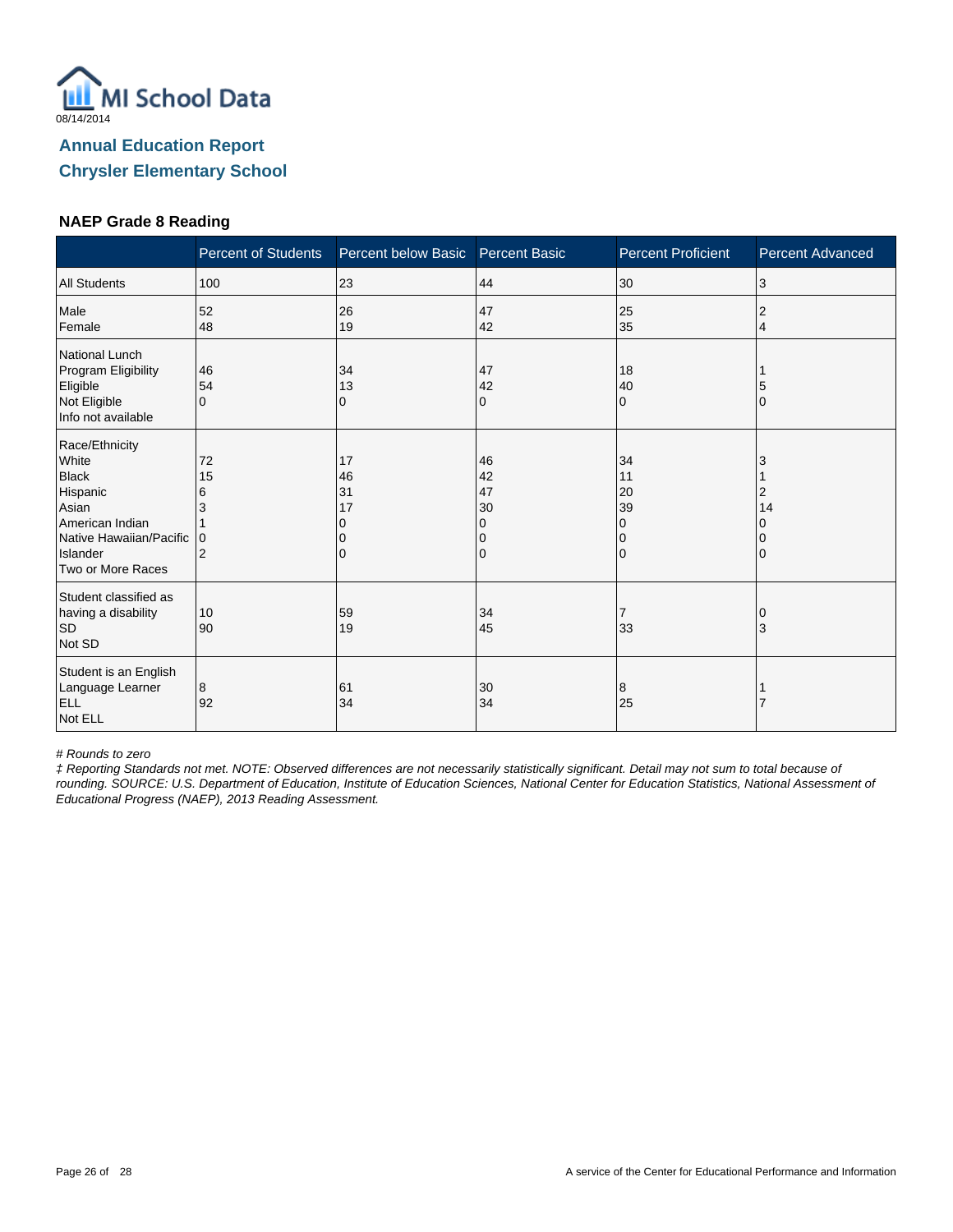

#### **NAEP Grade 12 Reading**

|                                                                                                                                             | <b>Percent of Students</b>                    | Percent below Basic            | <b>Percent Basic</b>                | <b>Percent Proficient</b>                                   | <b>Percent Advanced</b> |
|---------------------------------------------------------------------------------------------------------------------------------------------|-----------------------------------------------|--------------------------------|-------------------------------------|-------------------------------------------------------------|-------------------------|
| <b>All Students</b>                                                                                                                         | 100                                           | 26                             | 5                                   | 27                                                          | 5                       |
| Male<br>Female                                                                                                                              | 50<br>50                                      | 31<br>20                       | 37<br>37                            | 28<br>37                                                    | 4<br>6                  |
| National Lunch<br>Program Eligibility<br>Eligible<br>Not Eligible<br>Info not available                                                     | 35<br>64                                      | 37<br>19<br>0                  | 39<br>36<br>0                       | 22<br>38<br>$\Omega$                                        |                         |
| Race/Ethnicity<br>White<br><b>Black</b><br>Hispanic<br>Asian<br>American Indian<br>Native Hawaiian/Pacific<br>Islander<br>Two or More Races | 76<br>14<br>5<br>3<br>$\Omega$<br>$\mathbf 0$ | 20<br>52<br>34<br>21<br>O<br>0 | 38<br>36<br>44<br>26<br>0<br>0<br>0 | 36<br>12<br>21<br>41<br>$\Omega$<br>$\Omega$<br>$\mathbf 0$ | 6<br>12                 |
| Student classified as<br>having a disability<br><b>SD</b><br>Not SD                                                                         | $\overline{7}$<br>93                          | 66<br>23                       | 25<br>38                            | 8<br>34                                                     | 5                       |
| Student is an English<br>Language Learner<br><b>ELL</b><br>Not ELL                                                                          | 2<br>98                                       | 0<br>25                        | 0<br>37                             | 0<br>33                                                     | 0<br>5                  |

# Rounds to zero

‡ Reporting Standards not met. NOTE: Observed differences are not necessarily statistically significant. Detail may not sum to total because of rounding. SOURCE: U.S. Department of Education, Institute of Education Sciences, National Center for Education Statistics, National Assessment of Educational Progress (NAEP), 2013 Reading Assessment.